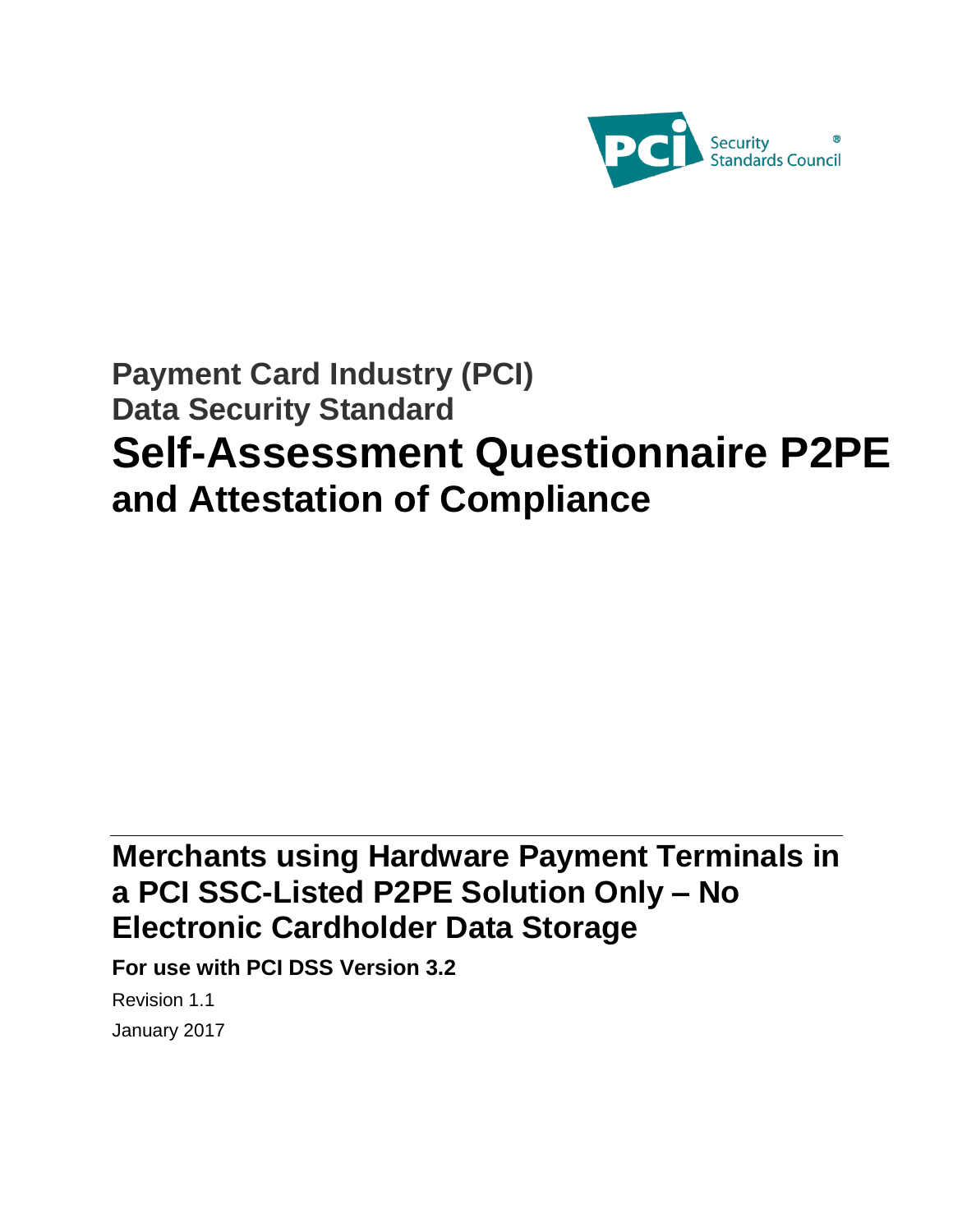

# **Document Changes**

| <b>Date</b>      | <b>PCI DSS</b><br><b>Version</b> | <b>SAQ</b><br><b>Revision</b> | <b>Description</b>                                                                                                                                                        |
|------------------|----------------------------------|-------------------------------|---------------------------------------------------------------------------------------------------------------------------------------------------------------------------|
| N/A              | 1.0                              |                               | Not used.                                                                                                                                                                 |
| May 2012         | 2.0                              |                               | To create SAQ P2PE-HW for merchants using only<br>hardware terminals as part of a validated P2PE<br>solution listed by PCI SSC.<br>This SAQ is for use with PCI DSS v2.0. |
| February 2014    | 3.0                              |                               | To align content with PCI DSS v3.0 requirements and<br>testing procedures and incorporate additional<br>response options.                                                 |
| April 2015       | 3.1                              |                               | Updated to align with PCI DSS v3.1. For details of<br>PCI DSS changes, see PCI DSS - Summary of<br>Changes from PCI DSS Version 3.0 to 3.1.                               |
|                  |                                  |                               | Removed "HW" from SAQ title, as may be used by<br>merchants using either a HW/HW or HW/Hybrid<br>P2PE solution.                                                           |
| <b>July 2015</b> | 3.1                              | 1.1                           | Updated to remove references to "best practices"<br>prior to June 30, 2015.                                                                                               |
| April 2016       | 3.2                              | 1.0                           | Updated to align with PCI DSS v3.2. For details of<br>PCI DSS changes, see PCI DSS - Summary of<br>Changes from PCI DSS Version 3.1 to 3.2.                               |
|                  |                                  |                               | Removed PCI DSS Requirements 3.3 and 4.2, as<br>covered in implementation of PCI P2PE solution and<br>PIM.                                                                |
| January 2017     | 3.2                              | 1.1                           | Updated Document Changes to clarify requirements<br>removed in the April 2016 update.                                                                                     |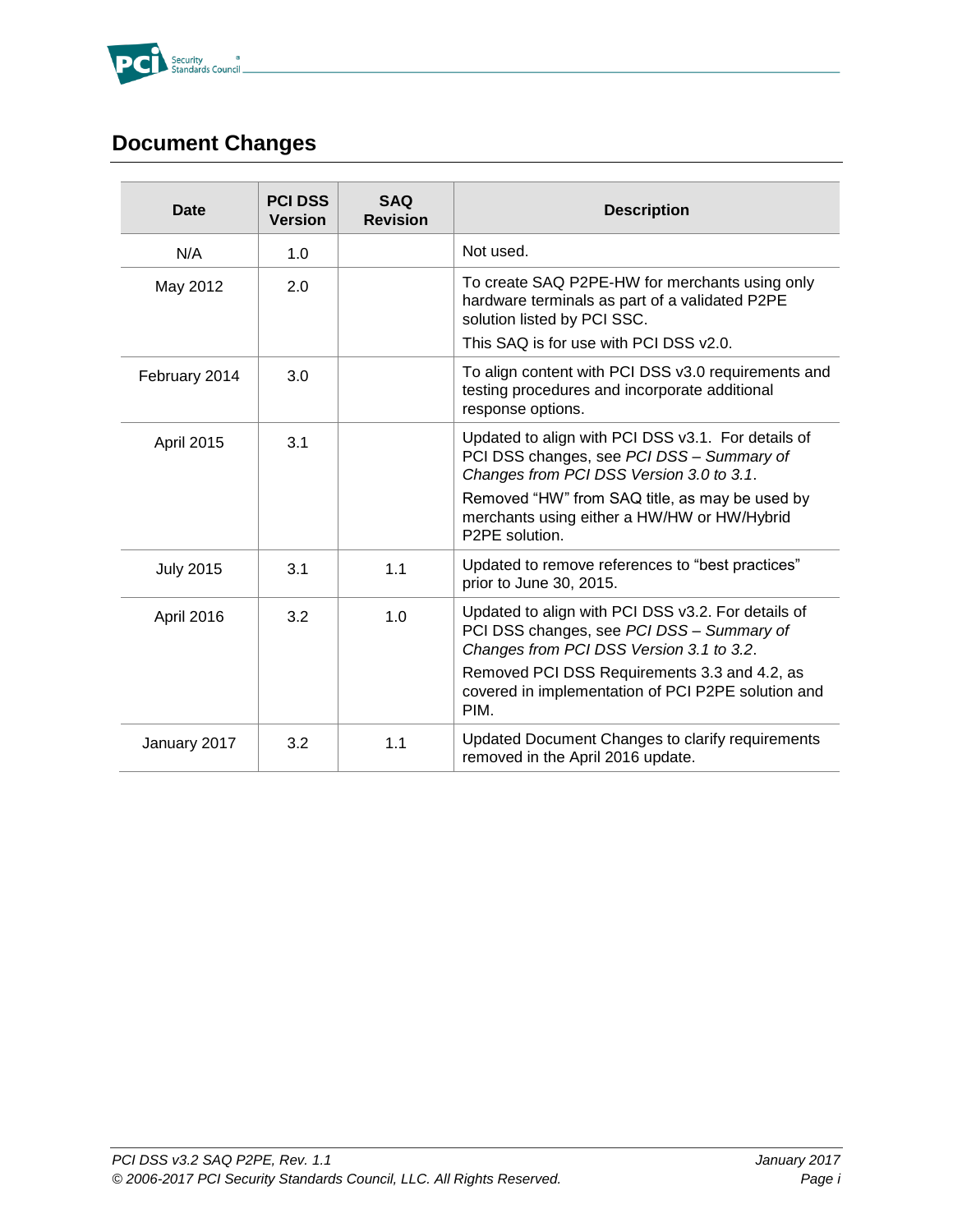

# **Table of Contents**

|              | Requirement 12: Maintain a policy that addresses information security for all personnel  10 |  |
|--------------|---------------------------------------------------------------------------------------------|--|
|              |                                                                                             |  |
| Appendix A1: | Additional PCI DSS Requirements for Shared Hosting Providers 13                             |  |
| Appendix A2: | Additional PCI DSS Requirements for Entities using SSL/early TLS  13                        |  |
| Appendix A3: |                                                                                             |  |
|              |                                                                                             |  |
|              |                                                                                             |  |
|              |                                                                                             |  |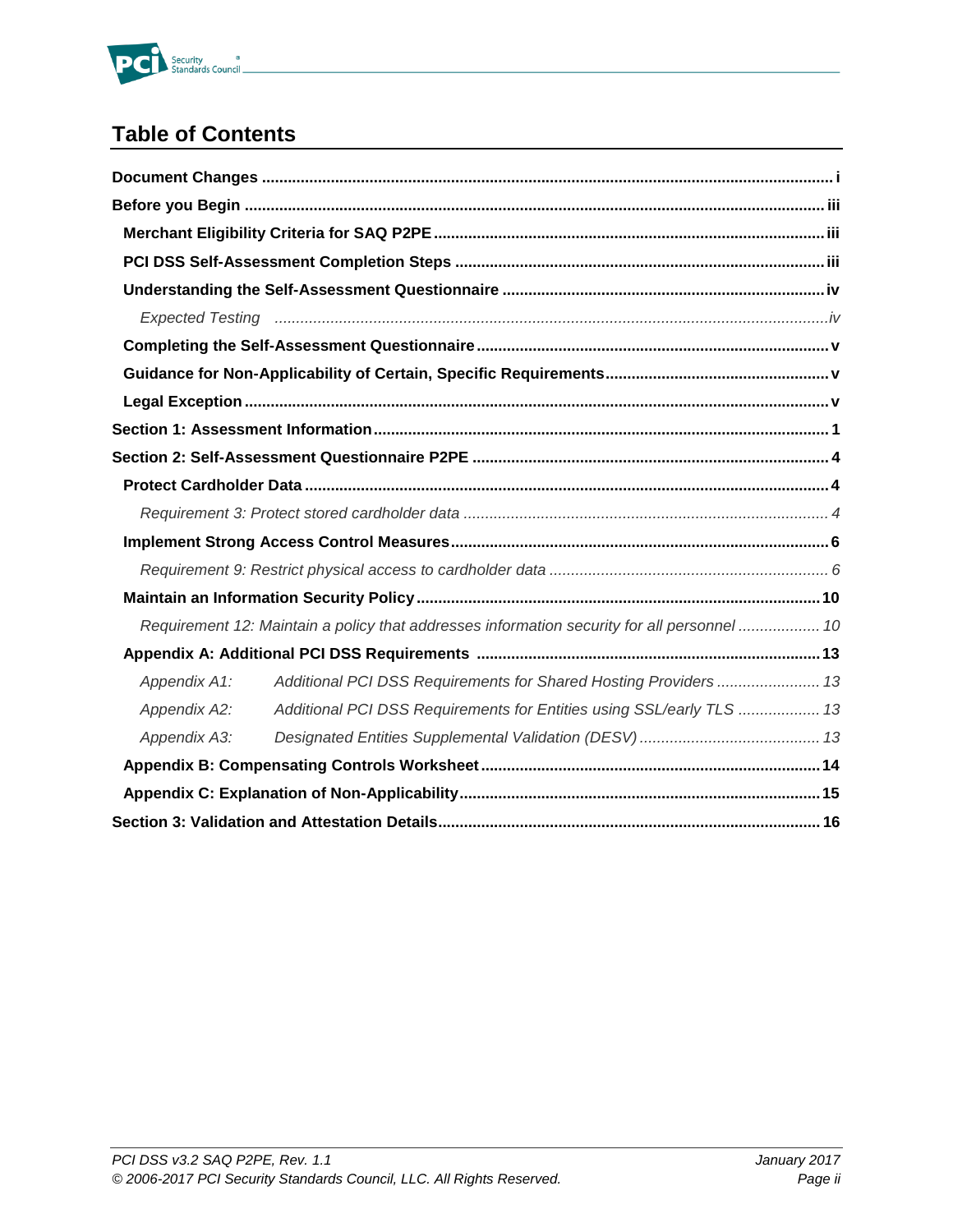

# **Before you Begin**

### **Merchant Eligibility Criteria for SAQ P2PE**

SAQ P2PE has been developed to address requirements applicable to merchants who process cardholder data only via hardware payment terminals included in a validated and PCI-listed Point-to-Point Encryption (P2PE) solution.

SAQ P2PE merchants do not have access to clear-text cardholder data on any computer system and only enter account data via hardware payment terminals from a PCI SSC-approved P2PE solution. SAQ P2PE merchants may be either brick-and-mortar (card-present) or mail/telephone-order (card-not-present) merchants. For example, a mail/telephone-order merchant could be eligible for SAQ P2PE if they receive cardholder data on paper or over a telephone, and key it directly and only into a validated P2PE hardware device.

SAQ P2PE merchants confirm that, for this payment channel:

- All payment processing is via a validated PCI P2PE solution approved and listed by the PCI SSC;
- The only systems in the merchant environment that store, process or transmit account data are the Point of Interaction (POI) devices which are approved for use with the validated and PCI-listed P2PE solution;
- Your company does not otherwise receive or transmit cardholder data electronically.
- There is no legacy storage of electronic cardholder data in the environment;
- If your company stores cardholder data, such data is only in paper reports or copies of paper receipts and is not received electronically, **and**
- Your company has implemented all controls in the *P2PE Instruction Manual (PIM)* provided by the P2PE Solution Provider.

### *This SAQ is not applicable to e-commerce channels.*

This shortened version of the SAQ includes questions that apply to a specific type of small-merchant environment, as defined in the above eligibility criteria. If there are PCI DSS requirements applicable to your environment that are not covered in this SAQ, it may be an indication that this SAQ is not suitable for your environment.

### **PCI DSS Self-Assessment Completion Steps**

- 1. Identify the applicable SAQ for your environment refer to the *Self-Assessment Questionnaire Instructions and Guidelines* document on PCI SSC website for information.
- 2. Confirm that your environment is properly scoped and meets the eligibility criteria for the SAQ you are using (as defined in Part 2g of the Attestation of Compliance).
- 3. Confirm that you have implemented all elements of the PIM.
- 4. Assess your environment for compliance with the applicable PCI DSS requirements.
- 5. Complete all sections of this document:
	- Section 1 (Parts 1 & 2 of the AOC Assessment Information and Executive Summary)
	- Section 2 PCI DSS Self-Assessment Questionnaire (SAQ P2PE)
	- Section 3 (Parts 3 & 4 of the AOC) Validation and Attestation Details, and Action Plan for Non-Compliant Requirements (if applicable)
- 6. Submit the SAQ and the Attestation of Compliance (AOC), along with any other requested documentation, to your acquirer, payment brand, or other requester.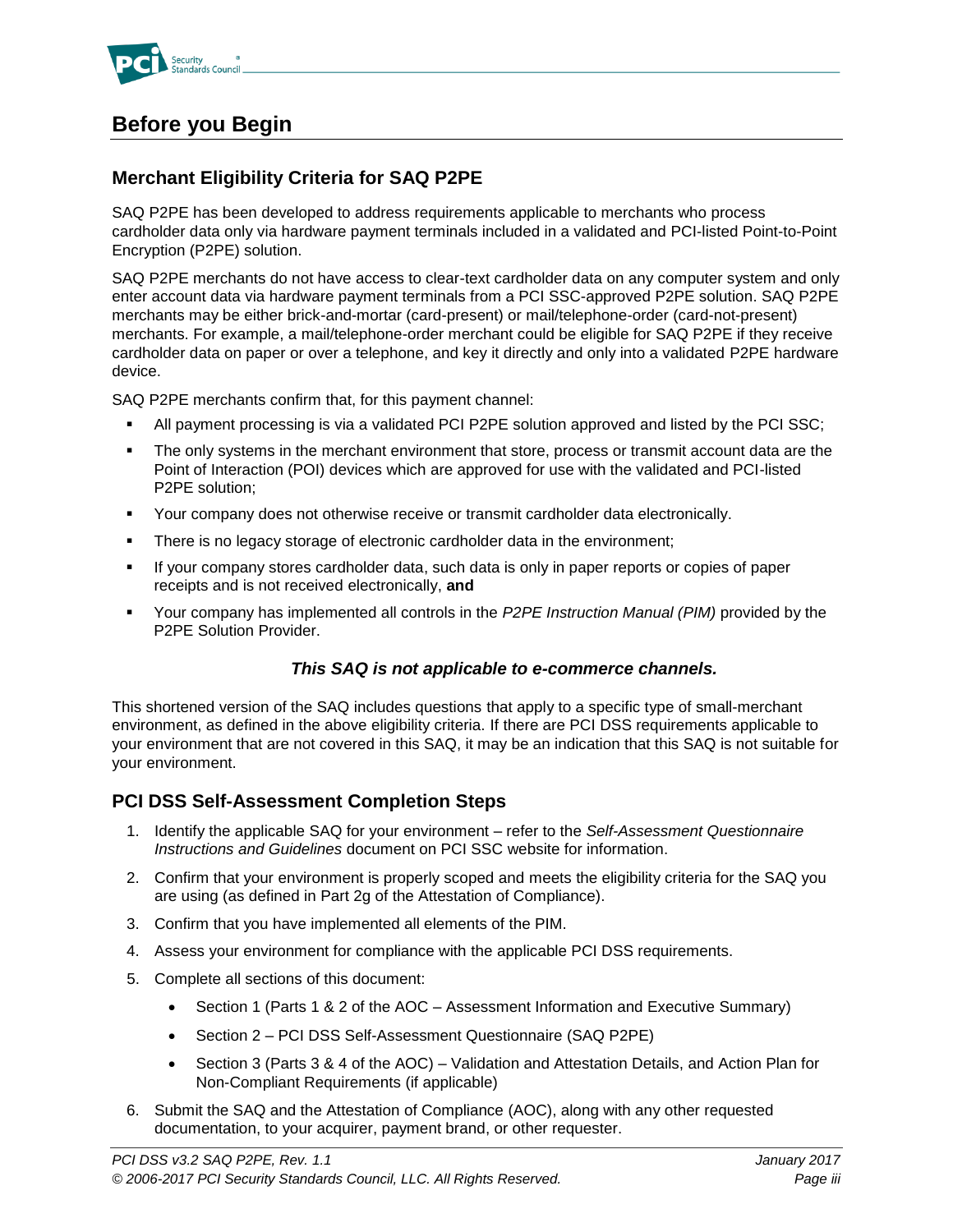

### **Understanding the Self-Assessment Questionnaire**

The questions contained in the "PCI DSS Question" column in this self-assessment questionnaire are based on the requirements in the PCI DSS.

Additional resources that provide guidance on PCI DSS requirements and how to complete the selfassessment questionnaire have been provided to assist with the assessment process. An overview of some of these resources is provided below:

| <b>Document</b>                                                                                             | Includes:                                                                                                                                                        |
|-------------------------------------------------------------------------------------------------------------|------------------------------------------------------------------------------------------------------------------------------------------------------------------|
| <b>PCI DSS</b><br>(PCI Data Security Standard<br><b>Requirements and Security Assessment</b><br>Procedures) | Guidance on Scoping<br>Guidance on the intent of all PCI DSS Requirements<br>Details of testing procedures<br>٠<br><b>Guidance on Compensating Controls</b><br>٠ |
| <b>SAQ Instructions and Guidelines</b><br>documents                                                         | Information about all SAQs and their eligibility criteria<br>٠<br>How to determine which SAQ is right for your<br>٠<br>organization                              |
| PCI DSS and PA-DSS Glossary of<br>Terms, Abbreviations, and Acronyms                                        | Descriptions and definitions of terms used in the PCI<br>٠<br>DSS and self-assessment questionnaires                                                             |

These and other resources can be found on the PCI SSC website *(www.pcisecuritystandards.org)*. Organizations are encouraged to review the PCI DSS and other supporting documents before beginning an assessment,

### *Expected Testing*

The instructions provided in the "Expected Testing" column are based on the testing procedures in the PCI DSS, and provide a high-level description of the types of testing activities that should be performed in order to verify that a requirement has been met. Full details of testing procedures for each requirement can be found in the PCI DSS.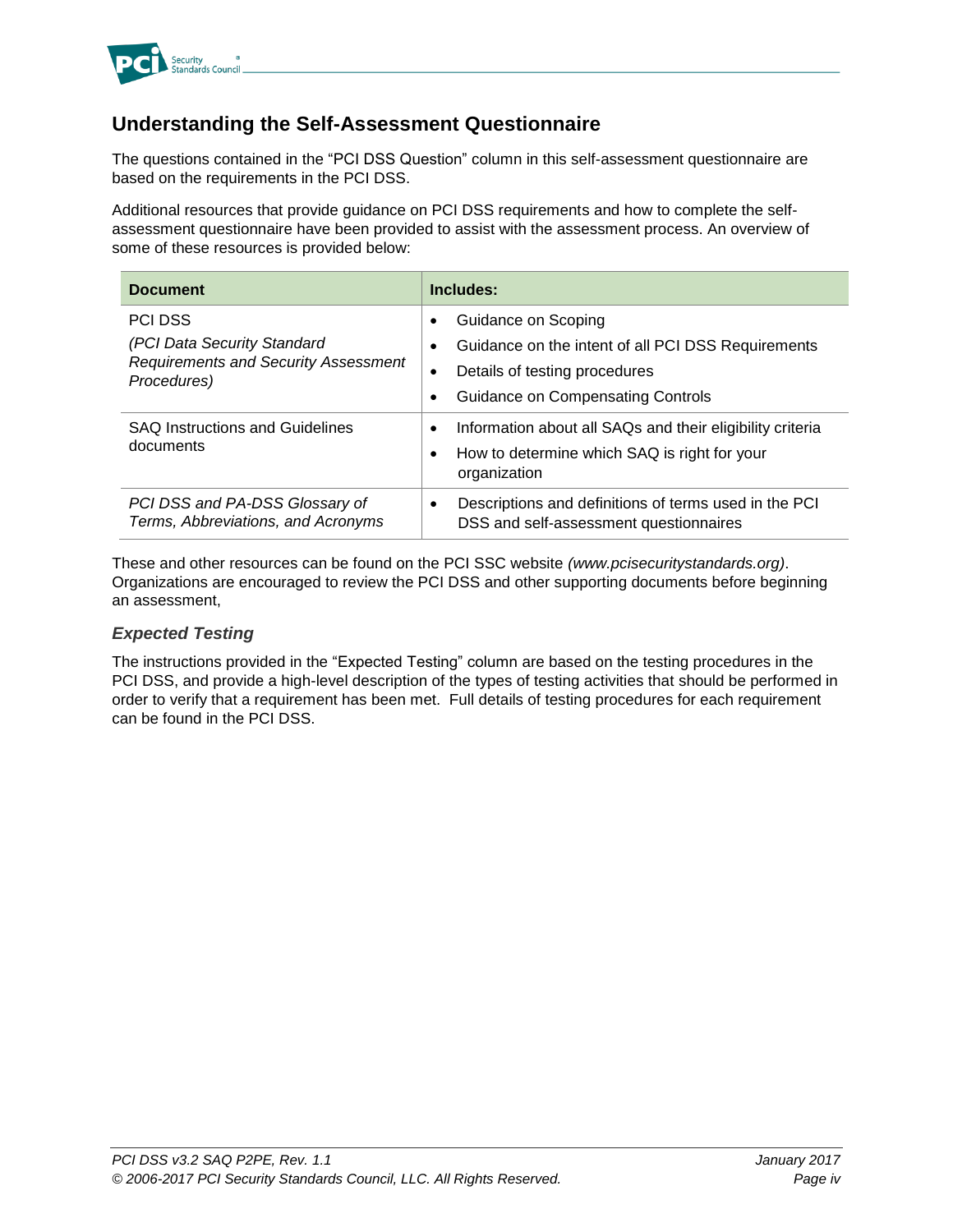

### **Completing the Self-Assessment Questionnaire**

For each question, there is a choice of responses to indicate your company's status regarding that requirement. *Only one response should be selected for each question.*

A description of the meaning for each response is provided in the table below:

| <b>Response</b>                                            | When to use this response:                                                                                                                                                                                                                                                                                                                                                            |
|------------------------------------------------------------|---------------------------------------------------------------------------------------------------------------------------------------------------------------------------------------------------------------------------------------------------------------------------------------------------------------------------------------------------------------------------------------|
| Yes                                                        | The expected testing has been performed, and all elements of the<br>requirement have been met as stated.                                                                                                                                                                                                                                                                              |
| <b>Yes with CCW</b><br>(Compensating<br>Control Worksheet) | The expected testing has been performed, and the requirement has<br>been met with the assistance of a compensating control.<br>All responses in this column require completion of a Compensating<br>Control Worksheet (CCW) in Appendix B of the SAQ.<br>Information on the use of compensating controls and guidance on<br>how to complete the worksheet is provided in the PCI DSS. |
| <b>No</b>                                                  | Some or all elements of the requirement have not been met, or are<br>in the process of being implemented, or require further testing before<br>it will be known if they are in place.                                                                                                                                                                                                 |
| N/A<br>(Not Applicable)                                    | The requirement does not apply to the organization's environment.<br>(See Guidance for Non-Applicability of Certain, Specific<br>Requirements below for examples.)                                                                                                                                                                                                                    |
|                                                            | All responses in this column require a supporting explanation in<br>Appendix C of the SAQ.                                                                                                                                                                                                                                                                                            |

### **Guidance for Non-Applicability of Certain, Specific Requirements**

If any requirements are deemed not applicable to your environment, select the "N/A" option for that specific requirement, and complete the "Explanation of Non-Applicability" worksheet in Appendix C for each "N/A" entry.

### **Legal Exception**

If your organization is subject to a legal restriction that prevents the organization from meeting a PCI DSS requirement, check the "No" column for that requirement and complete the relevant attestation in Part 3.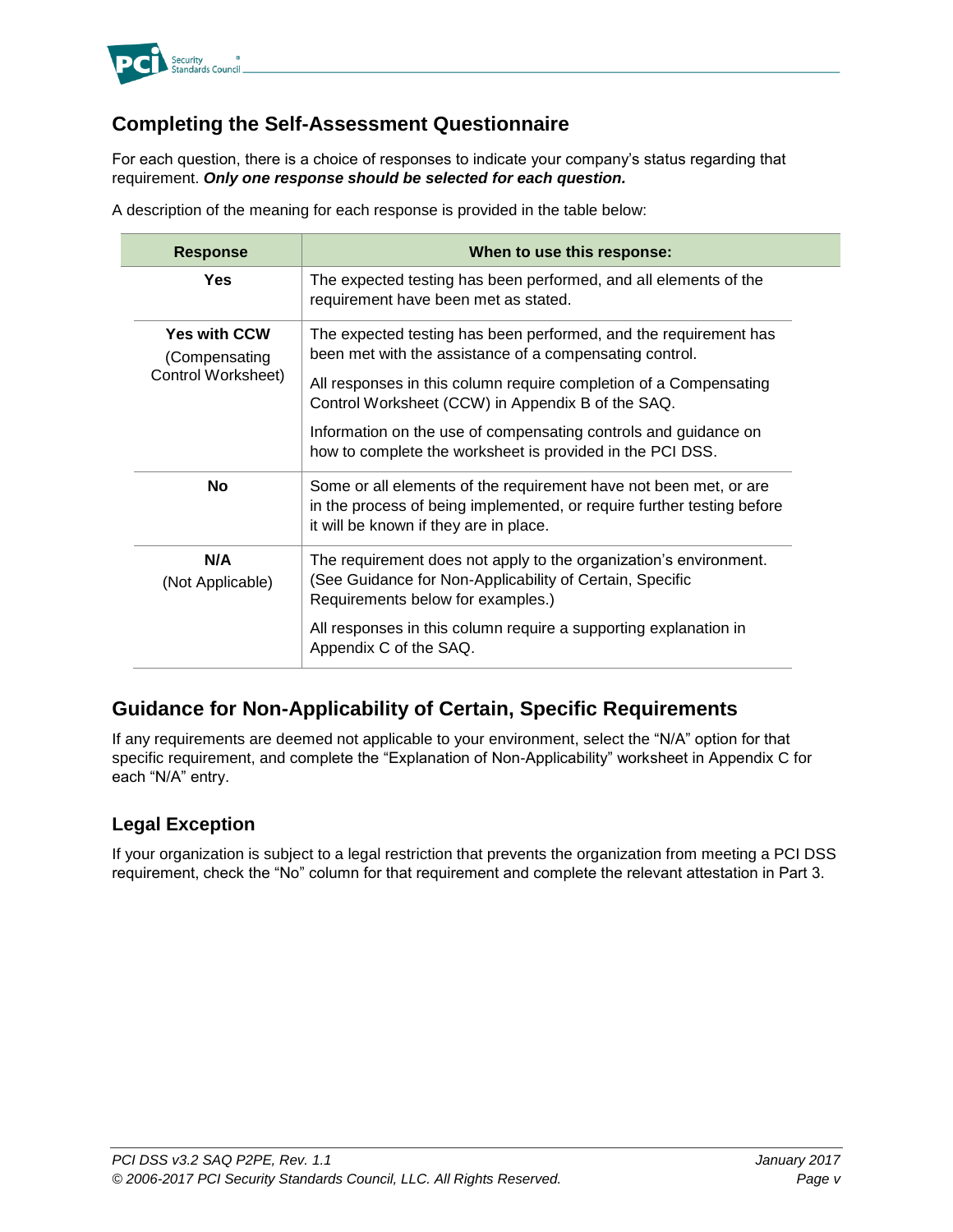

# **Section 1: Assessment Information**

### *Instructions for Submission*

This document must be completed as a declaration of the results of the merchant's self-assessment with the *Payment Card Industry Data Security Standard (PCI DSS) Requirements and Security Assessment Procedures*. Complete all sections. The merchant is responsible for ensuring that each section is completed by the relevant parties, as applicable. Contact your acquirer (merchant bank) or the payment brands to determine reporting and submission procedures.

| <b>Part 1. Merchant and Qualified Security Assessor Information</b> |                             |      |  |
|---------------------------------------------------------------------|-----------------------------|------|--|
| Part 1a. Merchant Organization Information                          |                             |      |  |
| Company Name:                                                       | DBA (Doing<br>Business As): |      |  |
| <b>Contact Name:</b>                                                | Title:                      |      |  |
| Telephone:                                                          | E-mail:                     |      |  |
| <b>Business Address</b>                                             | City:                       |      |  |
| State/Province:                                                     | Country:                    | ZIP: |  |
| URL:                                                                |                             |      |  |

| Part 1b. Qualified Security Assessor Company Information (if applicable) |          |      |  |
|--------------------------------------------------------------------------|----------|------|--|
| Company Name:                                                            |          |      |  |
| Lead QSA Contact Name:                                                   | Title:   |      |  |
| Telephone:                                                               | E-mail:  |      |  |
| <b>Business Address</b>                                                  | City:    |      |  |
| State/Province:                                                          | Country: | ZIP: |  |
| URL:                                                                     |          |      |  |

| <b>Part 2. Executive Summary</b>                                                                          |                      |                                                 |  |  |
|-----------------------------------------------------------------------------------------------------------|----------------------|-------------------------------------------------|--|--|
| Part 2a: Type of merchant business (check all that apply):                                                |                      |                                                 |  |  |
| Retailer                                                                                                  | Telecommunication    | <b>Grocery and Supermarkets</b>                 |  |  |
| Petroleum                                                                                                 | Mail/Telephone-Order | Others (please specify):                        |  |  |
| What types of payment channels does your<br>business serve?                                               |                      | Which payment channels are covered by this SAQ? |  |  |
| Mail order/telephone order (MOTO)                                                                         |                      | Mail order/telephone order (MOTO)               |  |  |
| E-Commerce                                                                                                |                      | E-Commerce                                      |  |  |
| Card-present (face-to-face)                                                                               |                      | Card-present (face-to-face)                     |  |  |
| Note: If your emanization has a nayment channel or process that is not covered by this $SAO$ consult your |                      |                                                 |  |  |

*Note:* If your organization has a payment channel or process that is not covered by this SAQ, constitution *acquirer or payment brand about validation for the other channels.*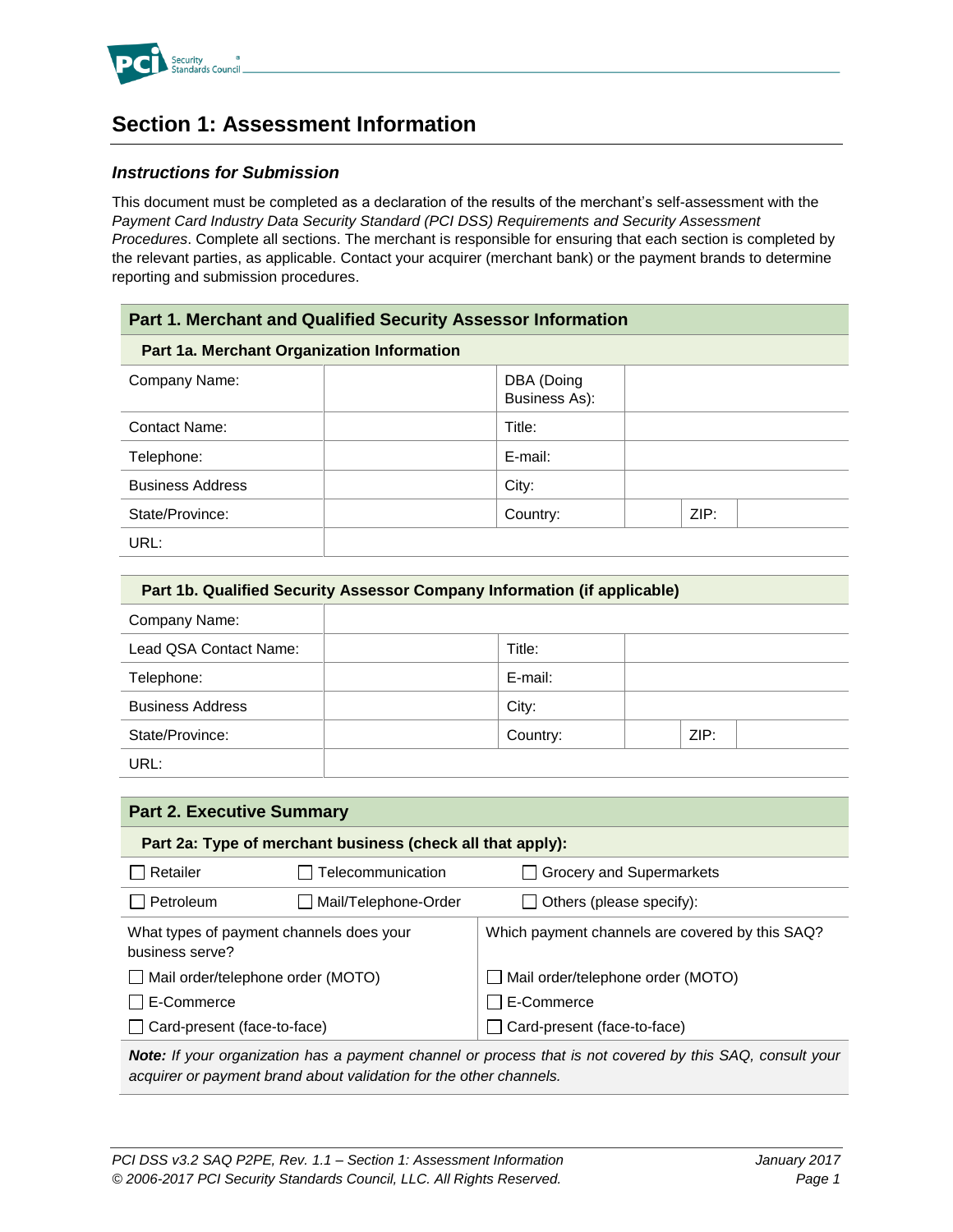

### **Part 2b. Description of Payment Card Business**

How and in what capacity does your business store, process and/or transmit cardholder data?

#### **Part 2c. Locations**

List types of facilities (for example, retail outlets, corporate offices, data centers, call centers, etc.) and a summary of locations included in the PCI DSS review.

| Type of facility        | <b>Number of facilities</b><br>of this type | Location(s) of facility (city, country) |
|-------------------------|---------------------------------------------|-----------------------------------------|
| Example: Retail outlets | 3                                           | Boston, MA, USA                         |
|                         |                                             |                                         |
|                         |                                             |                                         |
|                         |                                             |                                         |
|                         |                                             |                                         |
|                         |                                             |                                         |
|                         |                                             |                                         |

| Part 2d. P2PE Solution                                                                              |  |  |
|-----------------------------------------------------------------------------------------------------|--|--|
| Provide the following information regarding the validated PCI P2PE solution your organization uses: |  |  |
| Name of P2PE Solution Provider:                                                                     |  |  |
| Name of P2PE Solution:                                                                              |  |  |
| <b>PCI SSC Reference Number</b>                                                                     |  |  |

**Listed P2PE POI Devices used by Merchant (PTS Device Dependencies):**

| <b>Part 2e. Description of Environment</b>                                                                                                                                                                                                               |     |    |
|----------------------------------------------------------------------------------------------------------------------------------------------------------------------------------------------------------------------------------------------------------|-----|----|
| Provide a <i>high-level</i> description of the environment covered by this<br>assessment.                                                                                                                                                                |     |    |
| For example:<br>• Connections into and out of the cardholder data environment (CDE).<br>• Critical system components within the CDE, such as POS devices,<br>databases, web servers, etc., and any other necessary payment<br>components, as applicable. |     |    |
| Does your business use network segmentation to affect the scope of your PCI DSS<br>environment?<br>(Refer to Network Segmentation section of PCI DSS for guidance on network<br>segmentation)                                                            | Yes | Nο |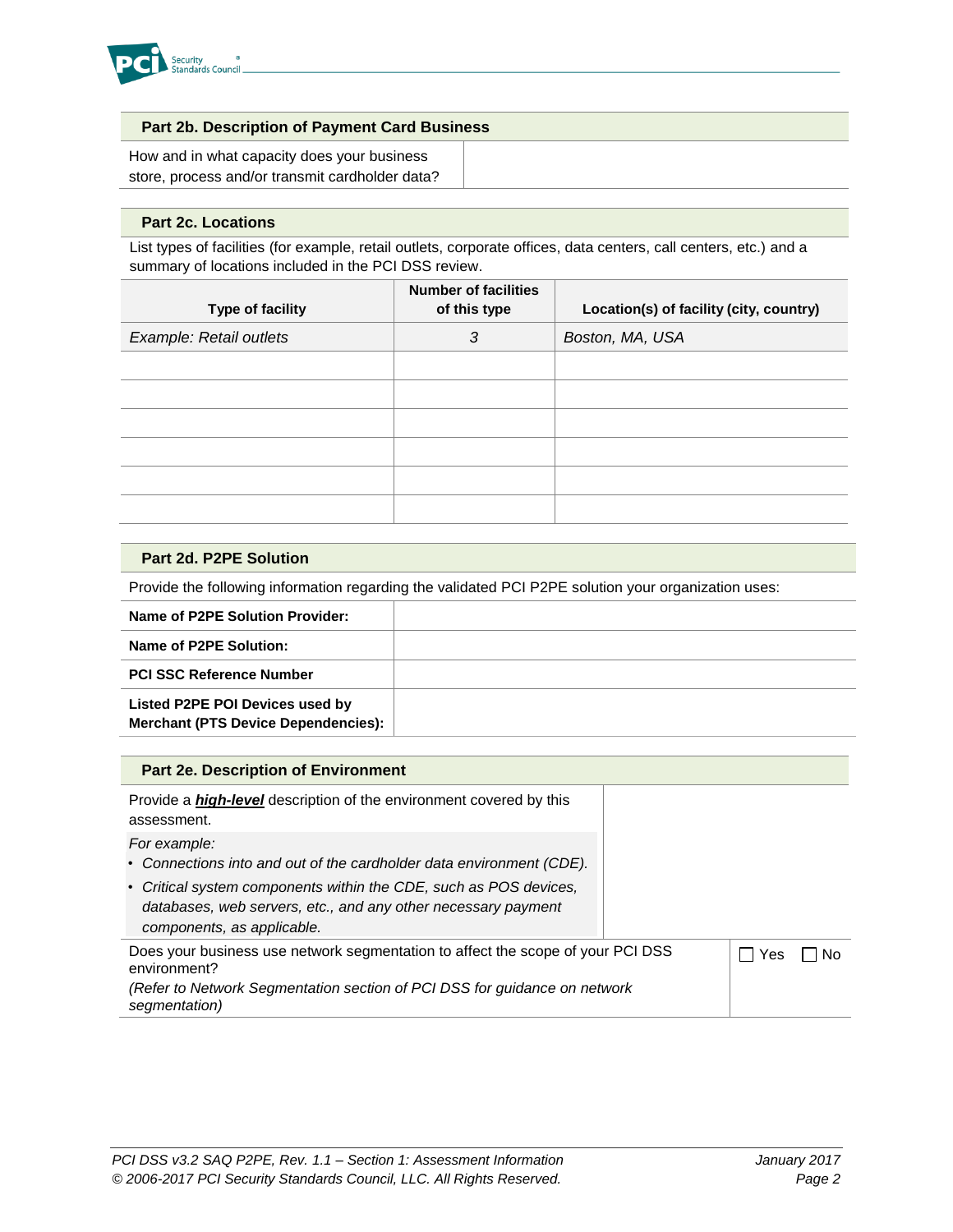

| <b>Part 2f. Third-Party Service Providers</b>                                                                                                                                                                          |                                   |     |    |
|------------------------------------------------------------------------------------------------------------------------------------------------------------------------------------------------------------------------|-----------------------------------|-----|----|
| Does your company use a Qualified Integrator & Reseller (QIR)?                                                                                                                                                         |                                   | Yes | N٥ |
| If Yes:                                                                                                                                                                                                                |                                   |     |    |
| Name of QIR Company:                                                                                                                                                                                                   |                                   |     |    |
| <b>QIR Individual Name:</b>                                                                                                                                                                                            |                                   |     |    |
| Description of services provided by QIR:                                                                                                                                                                               |                                   |     |    |
| Does your company share cardholder data with any third-party service providers (for<br>example, Qualified Integrator & Resellers (QIR), gateways, airline booking agents, loyalty<br>program agents, etc.)?<br>If Yes: |                                   | Yes | Nο |
| Name of service provider:                                                                                                                                                                                              | Description of services provided: |     |    |
|                                                                                                                                                                                                                        |                                   |     |    |
|                                                                                                                                                                                                                        |                                   |     |    |
|                                                                                                                                                                                                                        |                                   |     |    |
|                                                                                                                                                                                                                        |                                   |     |    |
|                                                                                                                                                                                                                        |                                   |     |    |
|                                                                                                                                                                                                                        |                                   |     |    |

*Note: Requirement 12.8 applies to all entities listed in response to this question.*

#### **Part 2g. Eligibility to Complete SAQ P2PE**

Merchant certifies eligibility to complete this shortened version of the Self-Assessment Questionnaire because, for this payment channel:

| All payment processing is via the validated PCI P2PE solution approved and listed by the PCI SSC<br>(per above).                                                                                                       |
|------------------------------------------------------------------------------------------------------------------------------------------------------------------------------------------------------------------------|
| The only systems in the merchant environment that store, process or transmit account data are the<br>Point of Interaction (POI) devices which are approved for use with the validated and PCI-listed P2PE<br>solution. |
| Merchant does not otherwise receive or transmit cardholder data electronically.                                                                                                                                        |
| Merchant verifies there is no legacy storage of electronic cardholder data in the environment.                                                                                                                         |
| If Merchant does store cardholder data, such data is only in paper reports or copies of paper receipts<br>and is not received electronically, and                                                                      |
| Merchant has implemented all controls in the P2PE Instruction Manual (PIM) provided by the P2PE<br>Solution Provider.                                                                                                  |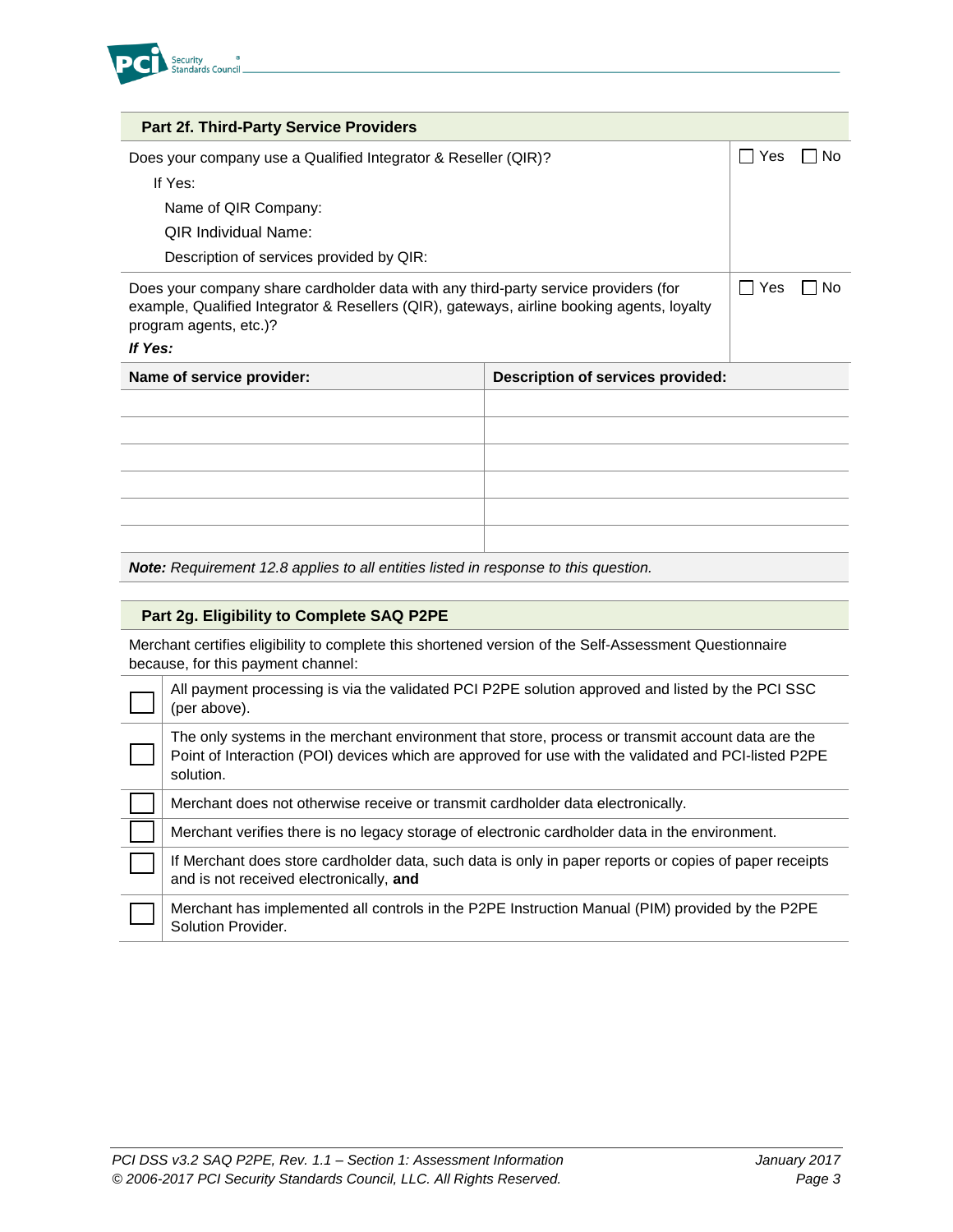

# **Section 2: Self-Assessment Questionnaire P2PE**

*Note: The following questions are numbered according to the actual PCI DSS requirements and testing procedures, as defined in the* PCI DSS Requirements and Security Assessment Procedures *document. As only a subset of PCI DSS requirements are provided in this SAQ P2PE, the numbering of these questions may not be consecutive.* 

Self-assessment completion date:

## **Protect Cardholder Data**

#### *Requirement 3: Protect stored cardholder data*

*Note: Requirement 3 applies only to SAQ P2PE merchants that have paper records (for example, receipts, printed reports, etc.) with account data, including primary account numbers (PANs).* 

|     |                                                                                                                                                                                       |                                                                                         | <b>Response</b><br>(Check one response for each question) |                                  |           |     |  |
|-----|---------------------------------------------------------------------------------------------------------------------------------------------------------------------------------------|-----------------------------------------------------------------------------------------|-----------------------------------------------------------|----------------------------------|-----------|-----|--|
|     | <b>PCI DSS Question</b>                                                                                                                                                               | <b>Expected Testing</b>                                                                 | <b>Yes</b>                                                | <b>Yes</b><br>with<br><b>CCW</b> | <b>No</b> | N/A |  |
| 3.1 | Are data-retention and disposal policies, procedures,<br>and processes implemented as follows:                                                                                        |                                                                                         |                                                           |                                  |           |     |  |
|     | Is data storage amount and retention time limited<br>(a)<br>to that required for legal, regulatory, and/or<br>business requirements?                                                  | Review data retention and disposal<br>policies and procedures<br>Interview personnel    |                                                           |                                  |           |     |  |
|     | Are there defined processes in place for securely<br>(b)<br>deleting cardholder data when no longer needed<br>for legal, regulatory, and/or business reasons?                         | Review policies and procedures<br>Interview personnel<br>Examine deletion mechanism     |                                                           |                                  |           |     |  |
|     | Are there specific retention requirements for<br>(c)<br>cardholder data?<br>For example, cardholder data needs to be held for X                                                       | Review policies and procedures<br>Interview personnel<br>Examine retention requirements |                                                           |                                  |           |     |  |
|     | period for Y business reasons.<br>Is there a quarterly process for identifying and<br>(d)<br>securely deleting stored cardholder data that<br>exceeds defined retention requirements? | Review policies and procedures<br>Interview personnel<br>Observe deletion processes     |                                                           |                                  |           |     |  |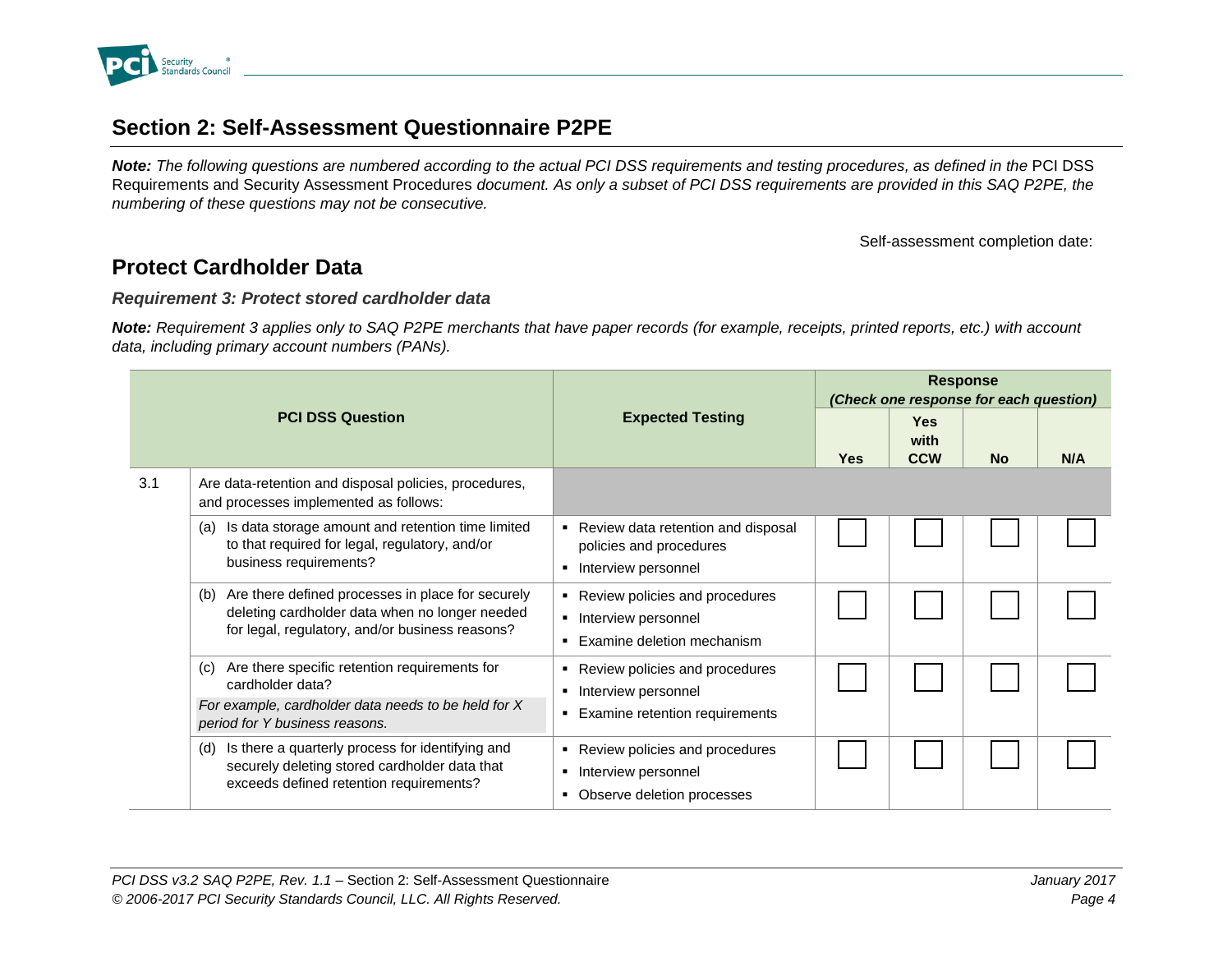

|                                                                                                       | <b>Expected Testing</b>          | <b>Response</b><br>(Check one response for each question) |             |           |     |  |
|-------------------------------------------------------------------------------------------------------|----------------------------------|-----------------------------------------------------------|-------------|-----------|-----|--|
| <b>PCI DSS Question</b>                                                                               |                                  |                                                           | Yes<br>with |           |     |  |
|                                                                                                       |                                  | Yes                                                       | <b>CCW</b>  | <b>No</b> | N/A |  |
| Does all stored cardholder data meet the<br>(e)<br>requirements defined in the data-retention policy? | Examine files and system records |                                                           |             |           |     |  |

*Guidance: "Yes" answers for requirements at 3.1 mean that if a merchant stores any paper (for example, receipts or paper reports) that contain account*  data, the merchant only stores the paper as long as it is needed for business, legal, and/or regulatory reasons and destroys the paper once it is no longer *needed.*

*If a merchant never prints or stores any paper containing account data, the merchant should mark the "N/A" column and complete the "Explanation of Non-Applicability" worksheet in Appendix C.*

| authorization? | 3.2.2 | For all paper storage, the card verification code or<br>value (three-digit or four-digit number printed on the<br>front or back of a payment card) is not stored after | Examine paper data sources |  |  |  |  |
|----------------|-------|------------------------------------------------------------------------------------------------------------------------------------------------------------------------|----------------------------|--|--|--|--|
|----------------|-------|------------------------------------------------------------------------------------------------------------------------------------------------------------------------|----------------------------|--|--|--|--|

*Guidance: A "Yes" answer for Requirement 3.2.2 means that if the merchant writes down the card security code while a transaction is being conducted, the merchant either securely destroys the paper (for example, with a shredder) immediately after the transaction is complete, or obscures the code (for example, by "blacking it out" with a marker) before the paper is stored.*

*If the merchant never requests the three-digit or four-digit number printed on the front or back of a payment card ("card security code"), the merchant should mark the "N/A" column and complete the "Explanation of Non-Applicability" worksheet in Appendix C.*

| 3.7 | Are security policies and operational procedures for<br>protecting stored cardholder data:<br>Documented | Review security policies and<br>operational procedures<br>Interview personnel |  |  |
|-----|----------------------------------------------------------------------------------------------------------|-------------------------------------------------------------------------------|--|--|
|     | ■ In use                                                                                                 |                                                                               |  |  |
|     | Known to all affected parties?                                                                           |                                                                               |  |  |

*Guidance: A "Yes" answer to Requirement 3.7 means that, if the merchant has paper storage of account data, the merchant has policies and procedures in place for Requirements 3.1, 3.2.2, and 3.3. This helps to ensure personnel are aware of and following security policies and documented operational procedures for managing the secure storage of cardholder data on a continuous basis.*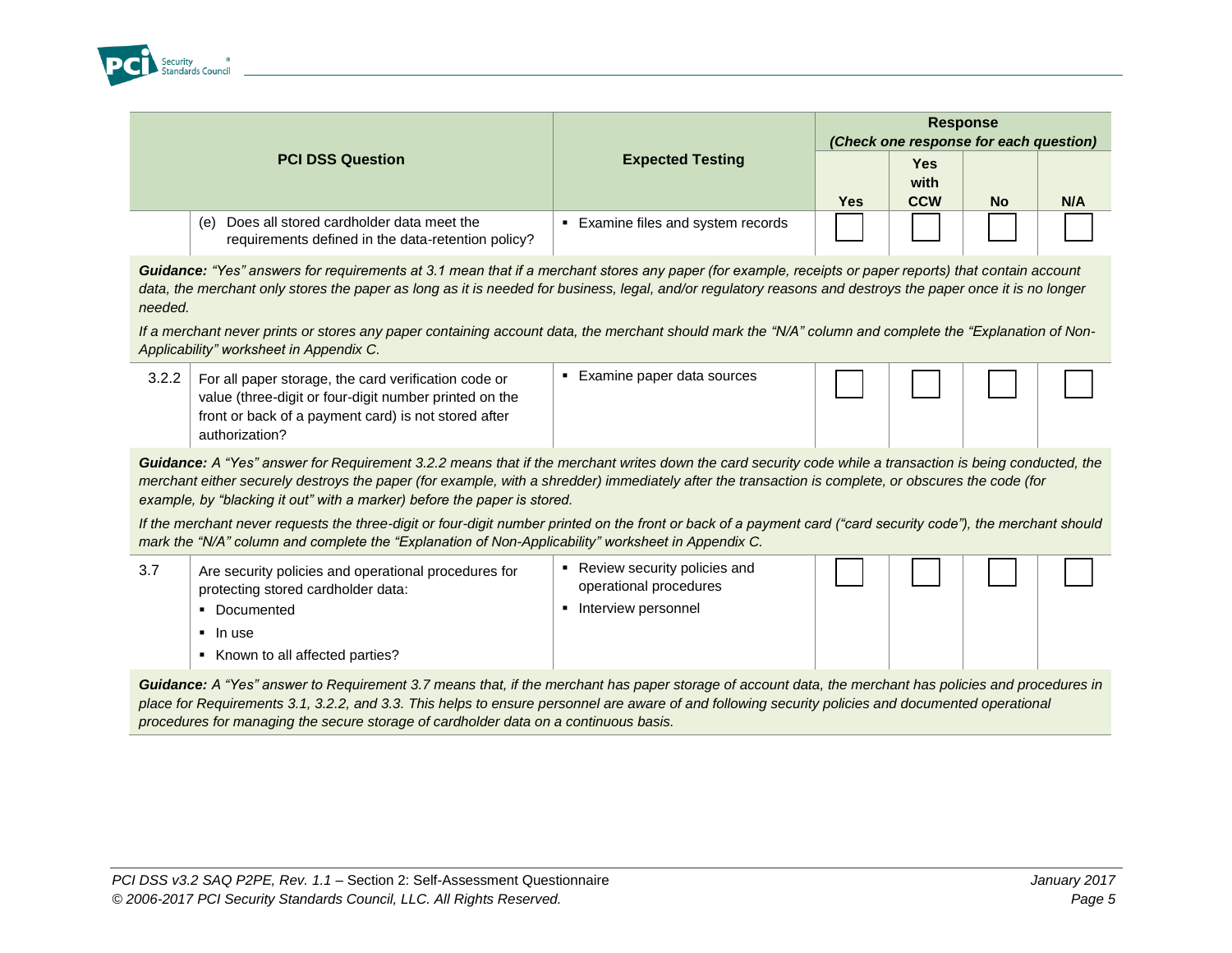

## **Implement Strong Access Control Measures**

### *Requirement 9: Restrict physical access to cardholder data*

*Note: Requirements 9.5 and 9.8 apply only to SAQ P2PE merchants that have paper records (for example, receipts, printed reports, etc.) with account data, including primary account numbers (PANs).*

|       |                                                                                                                                                                                                                                                                             |                                                                                                                    | <b>Response</b><br>(Check one response for each question) |                                  |           |     |  |
|-------|-----------------------------------------------------------------------------------------------------------------------------------------------------------------------------------------------------------------------------------------------------------------------------|--------------------------------------------------------------------------------------------------------------------|-----------------------------------------------------------|----------------------------------|-----------|-----|--|
|       | <b>PCI DSS Question</b>                                                                                                                                                                                                                                                     | <b>Expected Testing</b>                                                                                            | <b>Yes</b>                                                | <b>Yes</b><br>with<br><b>CCW</b> | <b>No</b> | N/A |  |
| 9.5   | Are all media physically secured (including but not<br>limited to computers, removable electronic media,<br>paper receipts, paper reports, and faxes)?<br>For purposes of Requirement 9, "media" refers to all<br>paper and electronic media containing cardholder<br>data. | Review policies and procedures for<br>٠<br>physically securing media<br>• Interview personnel                      |                                                           |                                  |           |     |  |
| 9.8   | Is all media destroyed when it is no longer<br>(a)<br>needed for business or legal reasons?                                                                                                                                                                                 | Review periodic media destruction<br>٠<br>policies and procedures                                                  |                                                           |                                  |           |     |  |
|       | Is media destruction performed as follows:<br>(c)                                                                                                                                                                                                                           |                                                                                                                    |                                                           |                                  |           |     |  |
| 9.8.1 | Are hardcopy materials cross-cut shredded,<br>(a)<br>incinerated, or pulped so that cardholder data<br>cannot be reconstructed?                                                                                                                                             | Review periodic media destruction<br>policies and procedures<br>Interview personnel<br>٠<br>Observe processes<br>٠ |                                                           |                                  |           |     |  |
|       | Are storage containers used for materials that<br>(b)<br>contain information to be destroyed secured to<br>prevent access to the contents?                                                                                                                                  | Review periodic media destruction<br>policies and procedures<br>Examine security of storage<br>٠<br>containers     |                                                           |                                  |           |     |  |

*Guidance: "Yes" answers for requirements at 9.5 and 9.8 mean that the merchant securely stores any paper with account data, for example by storing them in a locked drawer, cabinet, or safe, and that the merchant destroys such paper when no longer needed for business purposes. This includes a written document or policy for employees so they know how to secure paper with account data and how to destroy the paper when no longer needed.*

*If the merchant never stores any paper with account data, the merchant should mark the "N/A" column and complete the "Explanation of Non-Applicability" worksheet in Appendix C.*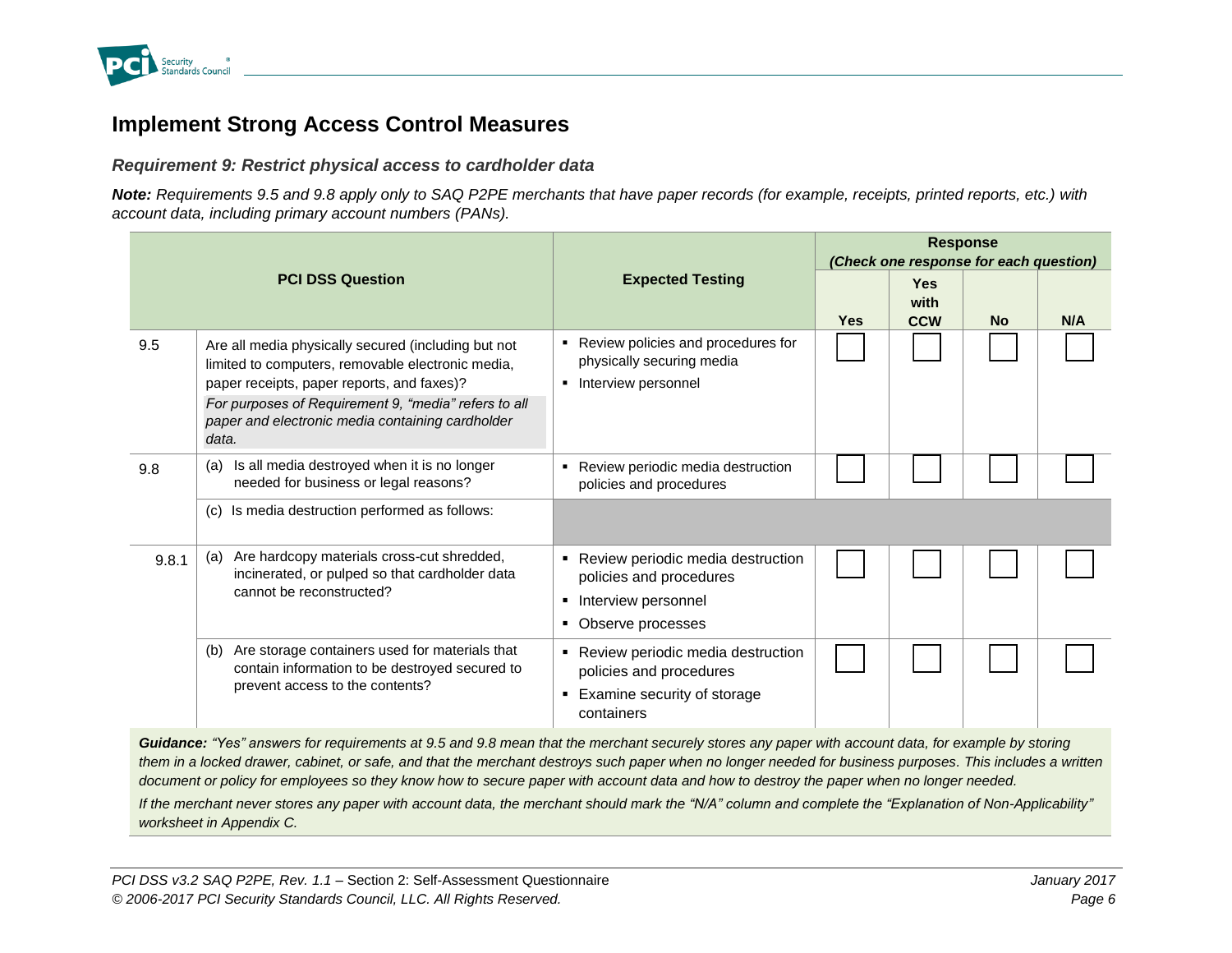

|       |                                                                                                                                                                                                                                                                                                                                                                                                                                             |                                                               |     | <b>Response</b><br>(Check one response for each question) |           |     |
|-------|---------------------------------------------------------------------------------------------------------------------------------------------------------------------------------------------------------------------------------------------------------------------------------------------------------------------------------------------------------------------------------------------------------------------------------------------|---------------------------------------------------------------|-----|-----------------------------------------------------------|-----------|-----|
|       | <b>PCI DSS Question</b>                                                                                                                                                                                                                                                                                                                                                                                                                     | <b>Expected Testing</b>                                       | Yes | <b>Yes</b><br>with<br><b>CCW</b>                          | <b>No</b> | N/A |
| 9.9   | Are devices that capture payment card data via direct<br>physical interaction with the card protected against<br>tampering and substitution as follows?<br>Note: This requirement applies to card-reading<br>devices used in card-present transactions (that is,<br>card swipe or dip) at the point of sale. This<br>requirement is not intended to apply to manual key-<br>entry components such as computer keyboards and<br>POS keypads. |                                                               |     |                                                           |           |     |
|       | (a) Do policies and procedures require that a list of<br>such devices be maintained?                                                                                                                                                                                                                                                                                                                                                        | Review policies and procedures                                |     |                                                           |           |     |
|       | Do policies and procedures require that devices<br>(b)<br>are periodically inspected to look for tampering or<br>substitution?                                                                                                                                                                                                                                                                                                              | Review policies and procedures                                |     |                                                           |           |     |
|       | Do policies and procedures require that personnel<br>(c)<br>are trained to be aware of suspicious behavior<br>and to report tampering or substitution of devices?                                                                                                                                                                                                                                                                           | • Review policies and procedures                              |     |                                                           |           |     |
| 9.9.1 | Does the list of devices include the following?<br>(a)<br>Make, model of device<br>Location of device (for example, the address<br>of the site or facility where the device is<br>located)<br>Device serial number or other method of<br>unique identification                                                                                                                                                                              | • Examine the list of devices                                 |     |                                                           |           |     |
|       | (b) Is the list accurate and up to date?                                                                                                                                                                                                                                                                                                                                                                                                    | • Observe devices and device<br>locations and compare to list |     |                                                           |           |     |
|       | Is the list of devices updated when devices are<br>(c)<br>added, relocated, decommissioned, etc.?                                                                                                                                                                                                                                                                                                                                           | • Interview personnel                                         |     |                                                           |           |     |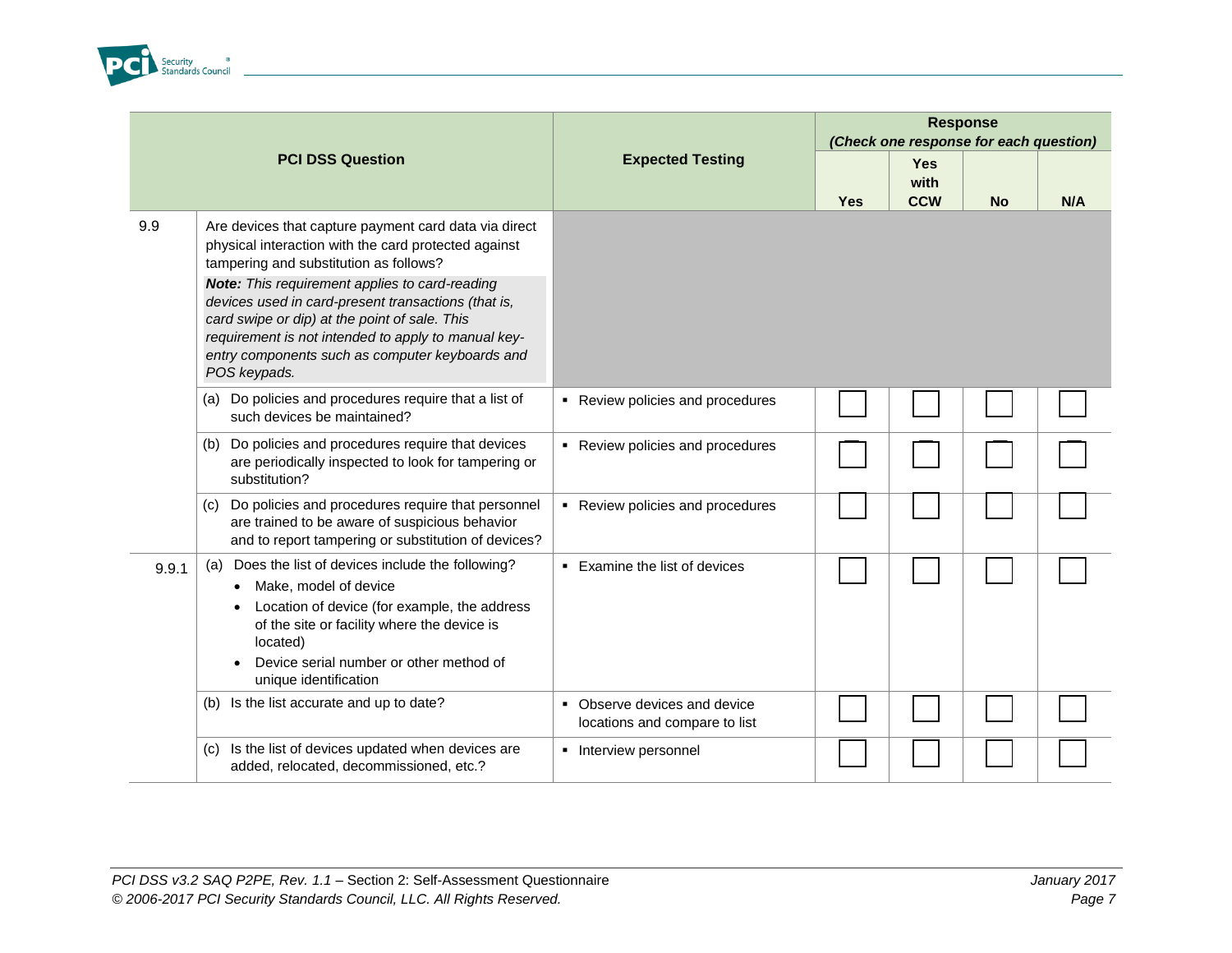

|       |                                                                                                                                                                                                                                                                                                                                                                                                                                                                                                                                                                                                                                                                                  |                                                                                             | <b>Response</b><br>(Check one response for each question) |                                  |           |     |  |
|-------|----------------------------------------------------------------------------------------------------------------------------------------------------------------------------------------------------------------------------------------------------------------------------------------------------------------------------------------------------------------------------------------------------------------------------------------------------------------------------------------------------------------------------------------------------------------------------------------------------------------------------------------------------------------------------------|---------------------------------------------------------------------------------------------|-----------------------------------------------------------|----------------------------------|-----------|-----|--|
|       | <b>PCI DSS Question</b>                                                                                                                                                                                                                                                                                                                                                                                                                                                                                                                                                                                                                                                          | <b>Expected Testing</b>                                                                     | <b>Yes</b>                                                | <b>Yes</b><br>with<br><b>CCW</b> | <b>No</b> | N/A |  |
| 9.9.2 | Are device surfaces periodically inspected to<br>(a)<br>detect tampering (for example, addition of card<br>skimmers to devices), or substitution (for<br>example, by checking the serial number or other<br>device characteristics to verify it has not been<br>swapped with a fraudulent device) as follows?                                                                                                                                                                                                                                                                                                                                                                    | • Interview personnel<br>• Observe inspection processes and<br>compare to defined processes |                                                           |                                  |           |     |  |
|       | Note: Examples of signs that a device might have<br>been tampered with or substituted include unexpected<br>attachments or cables plugged into the device,<br>missing or changed security labels, broken or<br>differently colored casing, or changes to the serial<br>number or other external markings.                                                                                                                                                                                                                                                                                                                                                                        |                                                                                             |                                                           |                                  |           |     |  |
|       | (b) Are personnel aware of procedures for inspecting<br>devices?                                                                                                                                                                                                                                                                                                                                                                                                                                                                                                                                                                                                                 | • Interview personnel                                                                       |                                                           |                                  |           |     |  |
| 9.9.3 | Are personnel trained to be aware of attempted<br>tampering or replacement of devices, to include the<br>following?                                                                                                                                                                                                                                                                                                                                                                                                                                                                                                                                                              |                                                                                             |                                                           |                                  |           |     |  |
|       | Do training materials for personnel at point-of-<br>(a)<br>sale locations include the following?<br>Verify the identity of any third-party persons<br>$\bullet$<br>claiming to be repair or maintenance<br>personnel, prior to granting them access to<br>modify or troubleshoot devices.<br>Do not install, replace, or return devices<br>without verification.<br>Be aware of suspicious behavior around<br>$\bullet$<br>devices (for example, attempts by unknown<br>persons to unplug or open devices).<br>Report suspicious behavior and indications of<br>device tampering or substitution to appropriate<br>personnel (for example, to a manager or<br>security officer). | • Review training materials                                                                 |                                                           |                                  |           |     |  |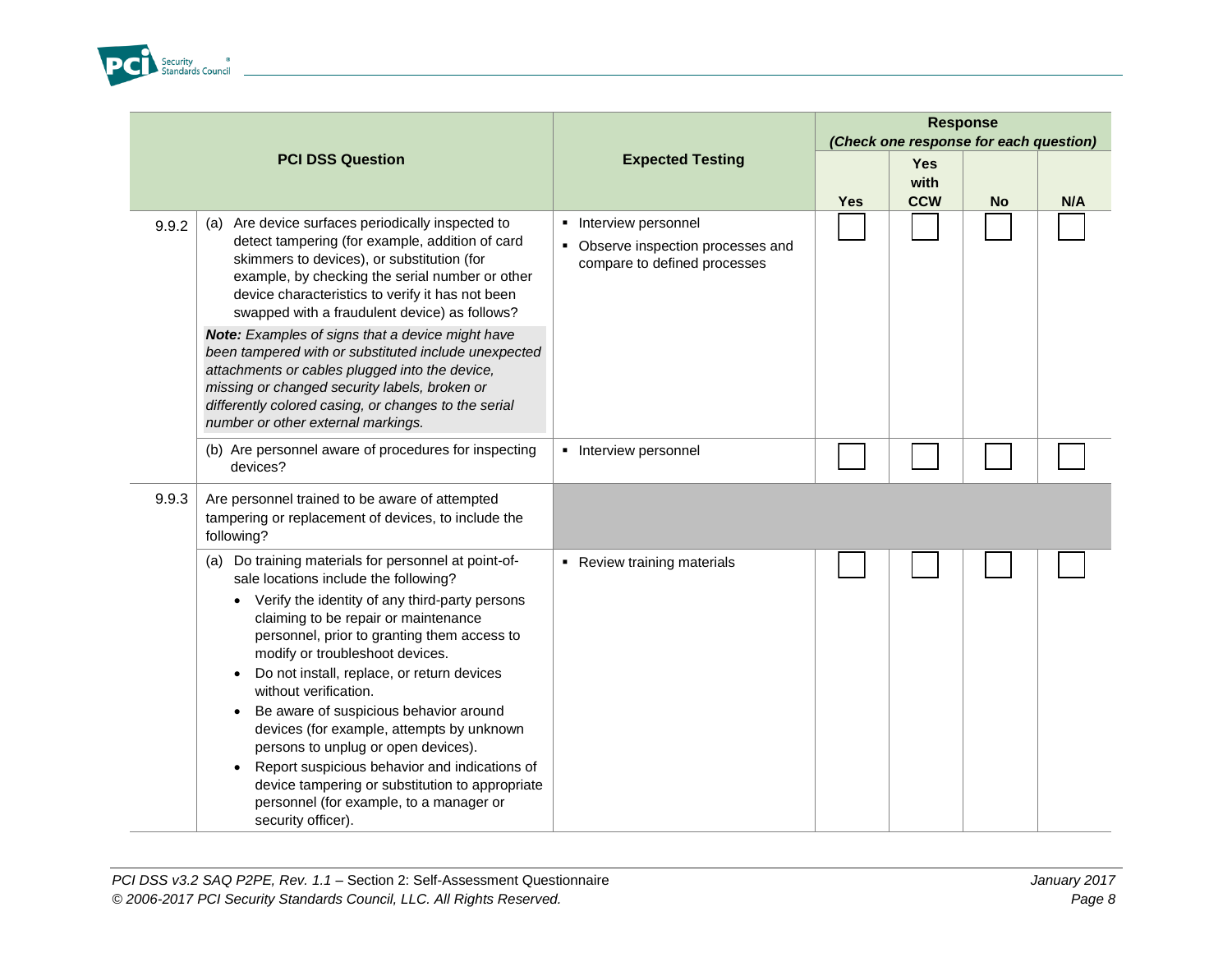

|                                                                                                                                                                                                                                                                                                                    |                                                                                                                                                                                                                                                                                                         |                                                                                | <b>Response</b><br>(Check one response for each question) |                                  |           |     |  |  |  |
|--------------------------------------------------------------------------------------------------------------------------------------------------------------------------------------------------------------------------------------------------------------------------------------------------------------------|---------------------------------------------------------------------------------------------------------------------------------------------------------------------------------------------------------------------------------------------------------------------------------------------------------|--------------------------------------------------------------------------------|-----------------------------------------------------------|----------------------------------|-----------|-----|--|--|--|
|                                                                                                                                                                                                                                                                                                                    | <b>PCI DSS Question</b>                                                                                                                                                                                                                                                                                 | <b>Expected Testing</b>                                                        | <b>Yes</b>                                                | <b>Yes</b><br>with<br><b>CCW</b> | <b>No</b> | N/A |  |  |  |
|                                                                                                                                                                                                                                                                                                                    | Have personnel at point-of-sale locations<br>(b)<br>received training, and are they aware of<br>procedures to detect and report attempted<br>tampering or replacement of devices?                                                                                                                       | Interview personnel at POS<br>locations                                        |                                                           |                                  |           |     |  |  |  |
| Guidance: "Yes" answers to requirements at 9.9 mean the merchant has policies and procedures in place for Requirements 9.9.1 – 9.9.3, and that they<br>maintain a current list of devices, conduct periodic device inspections, and train employees about what to look for to detect tampered or replaced devices. |                                                                                                                                                                                                                                                                                                         |                                                                                |                                                           |                                  |           |     |  |  |  |
| 9.10                                                                                                                                                                                                                                                                                                               | Are security policies and operational procedures for<br>restricting physical access to cardholder data:<br>• Documented<br>$\blacksquare$ In use<br>Known to all affected parties?                                                                                                                      | Examine security policies and<br>operational procedures<br>Interview personnel |                                                           |                                  |           |     |  |  |  |
|                                                                                                                                                                                                                                                                                                                    | Guidance: A "Yes" answer to Requirement 9.10 means that the merchant has policies and procedures in place for Requirements 9.5, 9.8, and 9.9, as<br>applicable for your environment. This helps to ensure personnel are aware of and following security policies and documented operational procedures. |                                                                                |                                                           |                                  |           |     |  |  |  |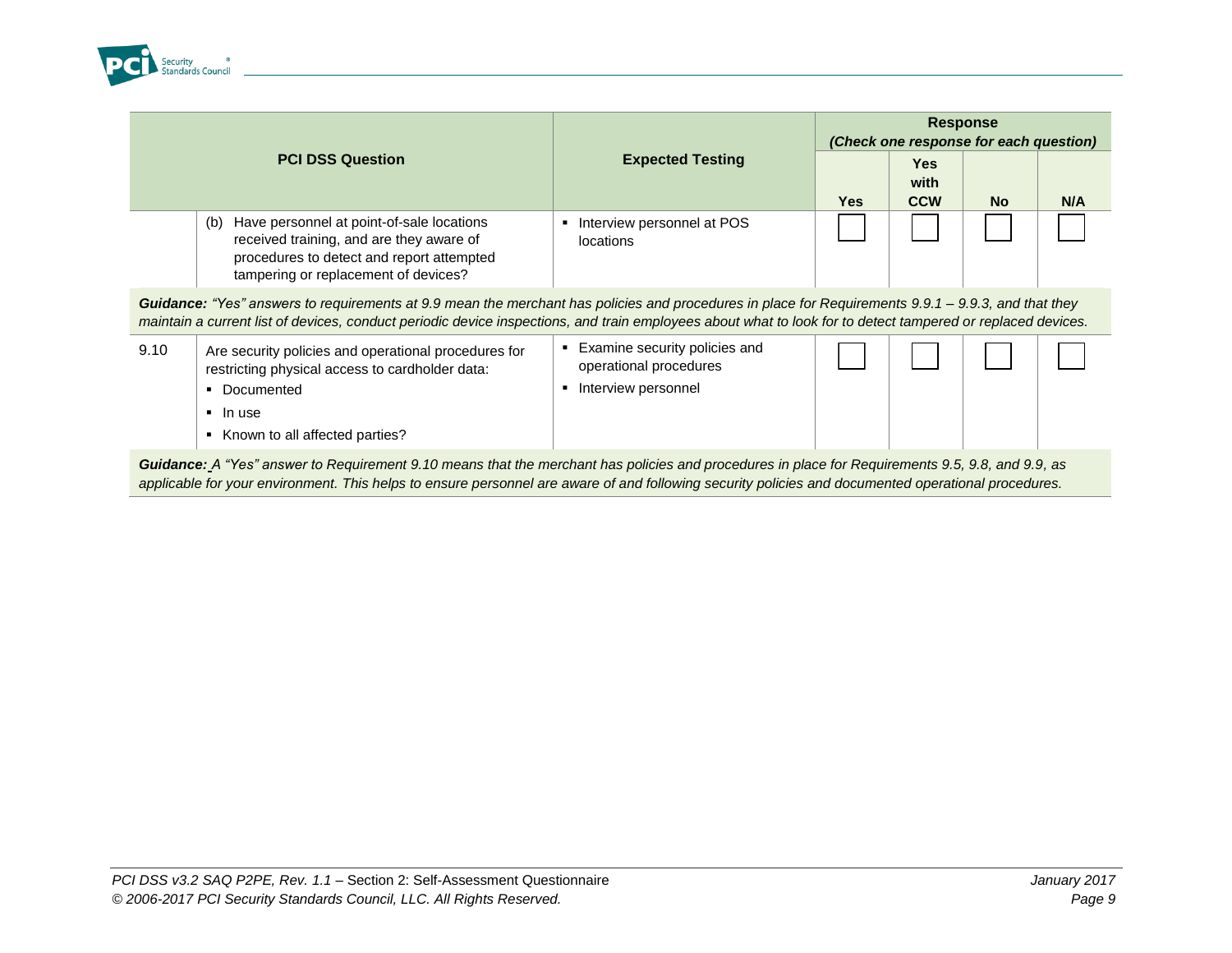

# **Maintain an Information Security Policy**

### *Requirement 12: Maintain a policy that addresses information security for all personnel*

*Note: Requirement 12 specifies that merchants must have information security policies for their personnel, but these policies can be as simple or complex as needed for the size and complexity of the merchant's operations. The policy document must be provided to all personnel so they are aware of their responsibilities for protecting the, payment terminals, any paper documents with cardholder data, etc. If a merchant has no employees, then it is expected that the merchant understands and acknowledges their responsibility for security within their store(s).*

|                                                                                                                                                                                                                                                                                                                                                                                                                                                        |                                                                                                                                                                                   |                                                                                                            | <b>Response</b><br>(Check one response for each question) |                 |           |     |  |  |
|--------------------------------------------------------------------------------------------------------------------------------------------------------------------------------------------------------------------------------------------------------------------------------------------------------------------------------------------------------------------------------------------------------------------------------------------------------|-----------------------------------------------------------------------------------------------------------------------------------------------------------------------------------|------------------------------------------------------------------------------------------------------------|-----------------------------------------------------------|-----------------|-----------|-----|--|--|
|                                                                                                                                                                                                                                                                                                                                                                                                                                                        | <b>PCI DSS Question</b>                                                                                                                                                           | <b>Expected Testing</b>                                                                                    |                                                           | <b>Yes with</b> |           |     |  |  |
|                                                                                                                                                                                                                                                                                                                                                                                                                                                        |                                                                                                                                                                                   |                                                                                                            | Yes                                                       | <b>CCW</b>      | <b>No</b> | N/A |  |  |
| 12.1                                                                                                                                                                                                                                                                                                                                                                                                                                                   | Is a security policy established, published, maintained,<br>and disseminated to all relevant personnel?                                                                           | • Review the information security<br>policy                                                                |                                                           |                 |           |     |  |  |
| 12.1.1                                                                                                                                                                                                                                                                                                                                                                                                                                                 | Is the security policy reviewed at least annually and<br>updated when the environment changes?                                                                                    | • Review the information security<br>policy<br>Interview responsible personnel<br>٠                        |                                                           |                 |           |     |  |  |
| Guidance: "Yes" answers for requirements at 12.1 mean that the merchant has a security policy that is reasonable for the size and complexity of the<br>merchant's operations, and that the policy is reviewed annually and updated if needed. For example, such a policy could be a simple document that covers<br>how to protect the store and payment devices in accordance with the P2PE Instruction Manual (PIM), and who to call in an emergency. |                                                                                                                                                                                   |                                                                                                            |                                                           |                 |           |     |  |  |
| 12.4                                                                                                                                                                                                                                                                                                                                                                                                                                                   | Do security policy and procedures clearly define<br>information security responsibilities for all personnel?                                                                      | • Review information security policy<br>and procedures<br>• Interview a sample of responsible<br>personnel |                                                           |                 |           |     |  |  |
| Guidance: A "Yes" answer for Requirement 12.4 means that the merchant's security policy defines basic security responsibilities for all personnel,<br>consistent with the size and complexity of the merchant's operations. For example, security responsibilities could be defined according to basic<br>responsibilities by employee levels, such as the responsibilities expected of a manager/owner and those expected of clerks.                  |                                                                                                                                                                                   |                                                                                                            |                                                           |                 |           |     |  |  |
| 12.5                                                                                                                                                                                                                                                                                                                                                                                                                                                   | Are the following information security management<br>responsibilities formally assigned to an individual or<br>team:                                                              |                                                                                                            |                                                           |                 |           |     |  |  |
| 12.5.3                                                                                                                                                                                                                                                                                                                                                                                                                                                 | Establishing, documenting, and distributing security<br>incident response and escalation procedures to<br>ensure timely and effective handling of all situations?                 | Review information security policy<br>٠.<br>and procedures                                                 |                                                           |                 |           |     |  |  |
|                                                                                                                                                                                                                                                                                                                                                                                                                                                        | Guidance: A "Yes" answer for Requirement 12.5.3 means that the merchant has a person designated as responsible for the incident-response and<br>escalation plan required at 12.9. |                                                                                                            |                                                           |                 |           |     |  |  |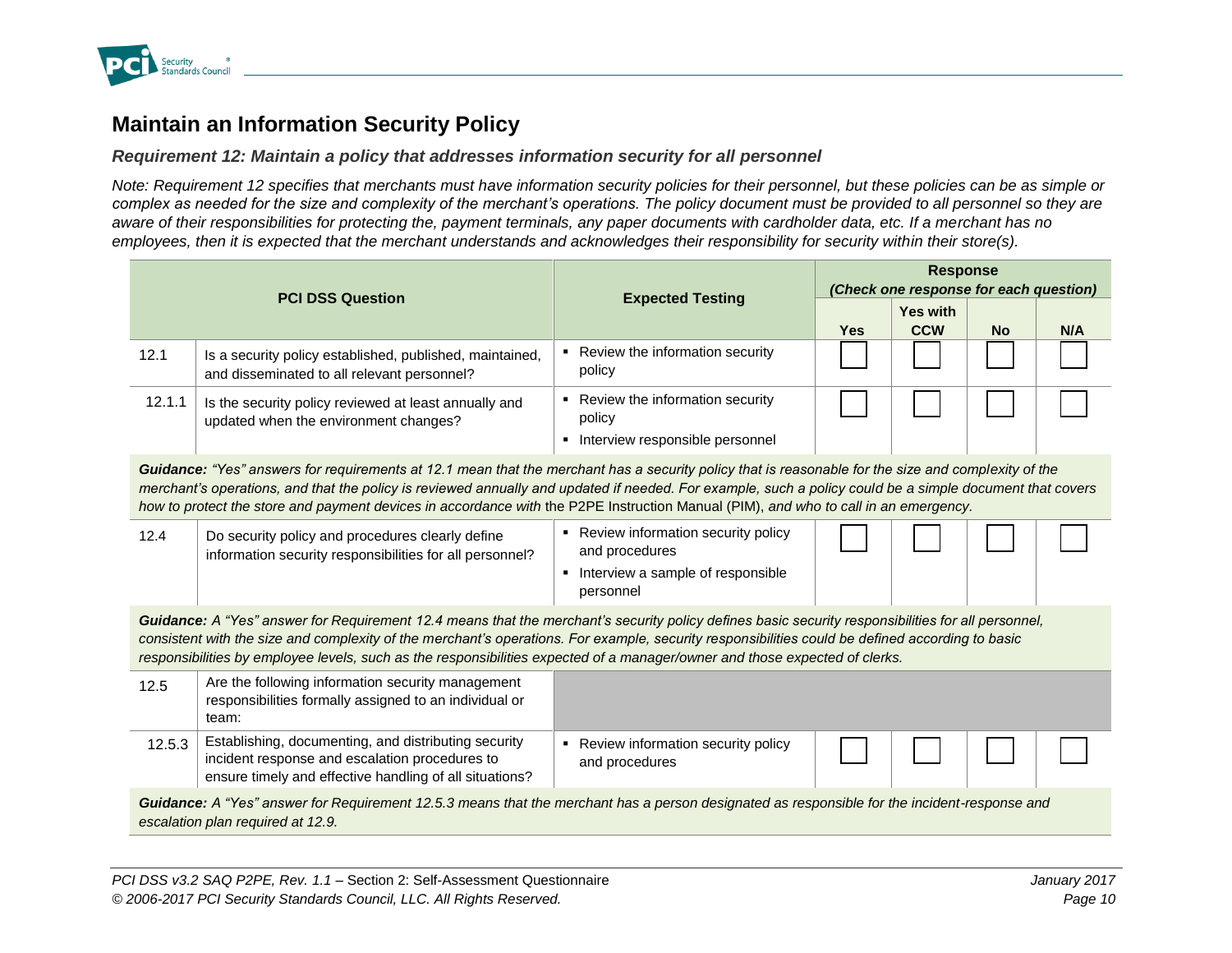

|                                                                                                                                                                                                                                                                                                                                                                                                                                                                                                                                                                                                                                                                 | <b>PCI DSS Question</b>                                                                                                                                                                                                                                                                                                                                                                                                                                                                                                                                                                                                                                                                  | <b>Expected Testing</b>                                                                     | <b>Response</b><br>(Check one response for each question) |                               |           |     |  |
|-----------------------------------------------------------------------------------------------------------------------------------------------------------------------------------------------------------------------------------------------------------------------------------------------------------------------------------------------------------------------------------------------------------------------------------------------------------------------------------------------------------------------------------------------------------------------------------------------------------------------------------------------------------------|------------------------------------------------------------------------------------------------------------------------------------------------------------------------------------------------------------------------------------------------------------------------------------------------------------------------------------------------------------------------------------------------------------------------------------------------------------------------------------------------------------------------------------------------------------------------------------------------------------------------------------------------------------------------------------------|---------------------------------------------------------------------------------------------|-----------------------------------------------------------|-------------------------------|-----------|-----|--|
|                                                                                                                                                                                                                                                                                                                                                                                                                                                                                                                                                                                                                                                                 |                                                                                                                                                                                                                                                                                                                                                                                                                                                                                                                                                                                                                                                                                          |                                                                                             | <b>Yes</b>                                                | <b>Yes with</b><br><b>CCW</b> | <b>No</b> | N/A |  |
| 12.6                                                                                                                                                                                                                                                                                                                                                                                                                                                                                                                                                                                                                                                            | Is a formal security awareness program in place<br>(a)<br>to make all personnel aware of the cardholder<br>data security policy and procedures?                                                                                                                                                                                                                                                                                                                                                                                                                                                                                                                                          | • Review security awareness program                                                         |                                                           |                               |           |     |  |
| Guidance: A Yes" answer for Requirement 12.6 means that the merchant has a security awareness program in place, consistent with the size and<br>complexity of the merchant's operations. For example, a simple awareness program could be a flyer posted in the back office, or a periodic e-mail sent to<br>all employees. Examples of awareness program messaging include descriptions of security tips all employees should follow, such as how to lock doors and<br>storage containers, how to determine whether a payment terminal has been tampered with, and how to identify legitimate personnel who may come to<br>service hardware payment terminals. |                                                                                                                                                                                                                                                                                                                                                                                                                                                                                                                                                                                                                                                                                          |                                                                                             |                                                           |                               |           |     |  |
| 12.8                                                                                                                                                                                                                                                                                                                                                                                                                                                                                                                                                                                                                                                            | Are policies and procedures maintained and<br>implemented to manage service providers with whom<br>cardholder data is shared, or that could affect the<br>security of cardholder data, as follows:                                                                                                                                                                                                                                                                                                                                                                                                                                                                                       |                                                                                             |                                                           |                               |           |     |  |
| 12.8.1                                                                                                                                                                                                                                                                                                                                                                                                                                                                                                                                                                                                                                                          | Is a list of service providers maintained, including a<br>description of the service(s) provided?                                                                                                                                                                                                                                                                                                                                                                                                                                                                                                                                                                                        | • Review policies and procedures<br>• Observe processes<br>Review list of service providers |                                                           |                               |           |     |  |
| 12.8.2                                                                                                                                                                                                                                                                                                                                                                                                                                                                                                                                                                                                                                                          | Is a written agreement maintained that includes an<br>acknowledgement that the service providers are<br>responsible for the security of cardholder data the<br>service providers possess or otherwise store, process,<br>or transmit on behalf of the customer, or to the extent<br>that they could impact the security of the customer's<br>cardholder data environment?<br>Note: The exact wording of an acknowledgement will<br>depend on the agreement between the two parties,<br>the details of the service being provided, and the<br>responsibilities assigned to each party. The<br>acknowledgement does not have to include the exact<br>wording provided in this requirement. | • Observe written agreements<br>• Review policies and procedures                            |                                                           |                               |           |     |  |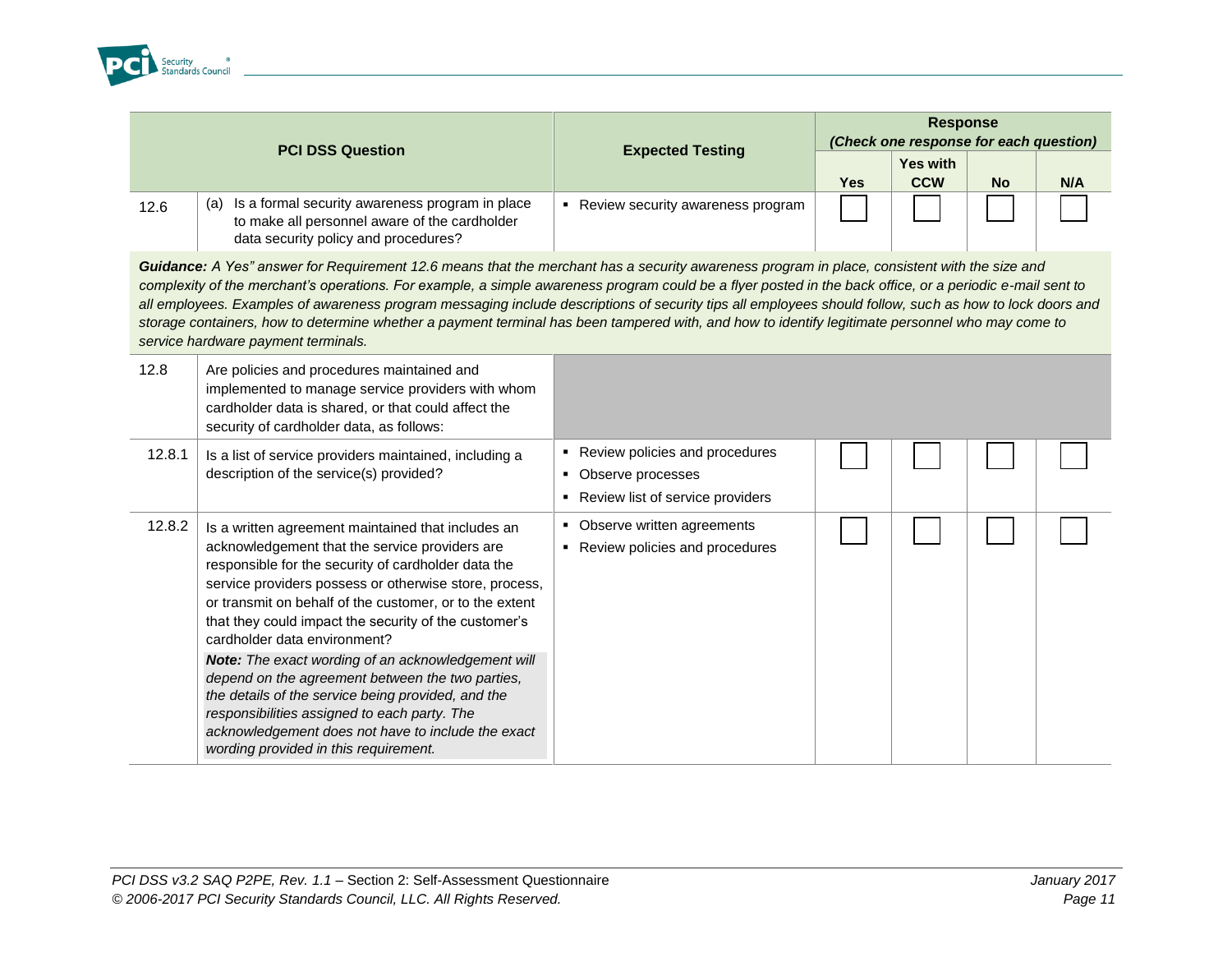

| <b>PCI DSS Question</b> |                                                                                            | <b>Expected Testing</b>                                        | <b>Response</b><br>(Check one response for each question) |                               |           |     |  |
|-------------------------|--------------------------------------------------------------------------------------------|----------------------------------------------------------------|-----------------------------------------------------------|-------------------------------|-----------|-----|--|
|                         |                                                                                            |                                                                | <b>Yes</b>                                                | <b>Yes with</b><br><b>CCW</b> | <b>No</b> | N/A |  |
| 12.8.3                  | Is there an established process for engaging service                                       | • Observe processes                                            |                                                           |                               |           |     |  |
|                         | providers, including proper due diligence prior to<br>engagement?                          | Review policies and procedures and<br>supporting documentation |                                                           |                               |           |     |  |
| 12.8.4                  | Is a program maintained to monitor service providers'                                      | Observe processes                                              |                                                           |                               |           |     |  |
|                         | PCI DSS compliance status at least annually?                                               | Review policies and procedures and<br>supporting documentation |                                                           |                               |           |     |  |
| 12.8.5                  | Is information maintained about which PCI DSS                                              | Observe processes                                              |                                                           |                               |           |     |  |
|                         | requirements are managed by each service provider,<br>and which are managed by the entity? | Review policies and procedures and<br>supporting documentation |                                                           |                               |           |     |  |

Guidance: "Yes" answers for requirements at 12.8 mean that the merchant has a list of, and agreements with, service providers they share cardholder data *with. For example, such agreements would be applicable if a merchant uses a document-retention company to store paper documents that include account data.* 

| 12.10.7 | Has an incident response plan been created to be<br>(a) | Review the incident response plan           |  |  |  |
|---------|---------------------------------------------------------|---------------------------------------------|--|--|--|
|         | implemented in the event of system breach?              | Review incident response plan<br>procedures |  |  |  |
|         |                                                         |                                             |  |  |  |

*Guidance: "Yes" answers for requirements at 12.10 mean that the merchant has documented an incident response and escalation plan to be used for emergencies, consistent with the size and complexity of the merchant's operations. For example, such a plan could be a simple document posted in the*  back office that lists who to call in the event of various situations with an annual review to confirm it is still accurate, but could extend all the way to a full incident response plan including backup "hotsite" facilities and thorough annual testing. This plan should be readily available to all personnel as a resource *in an emergency.*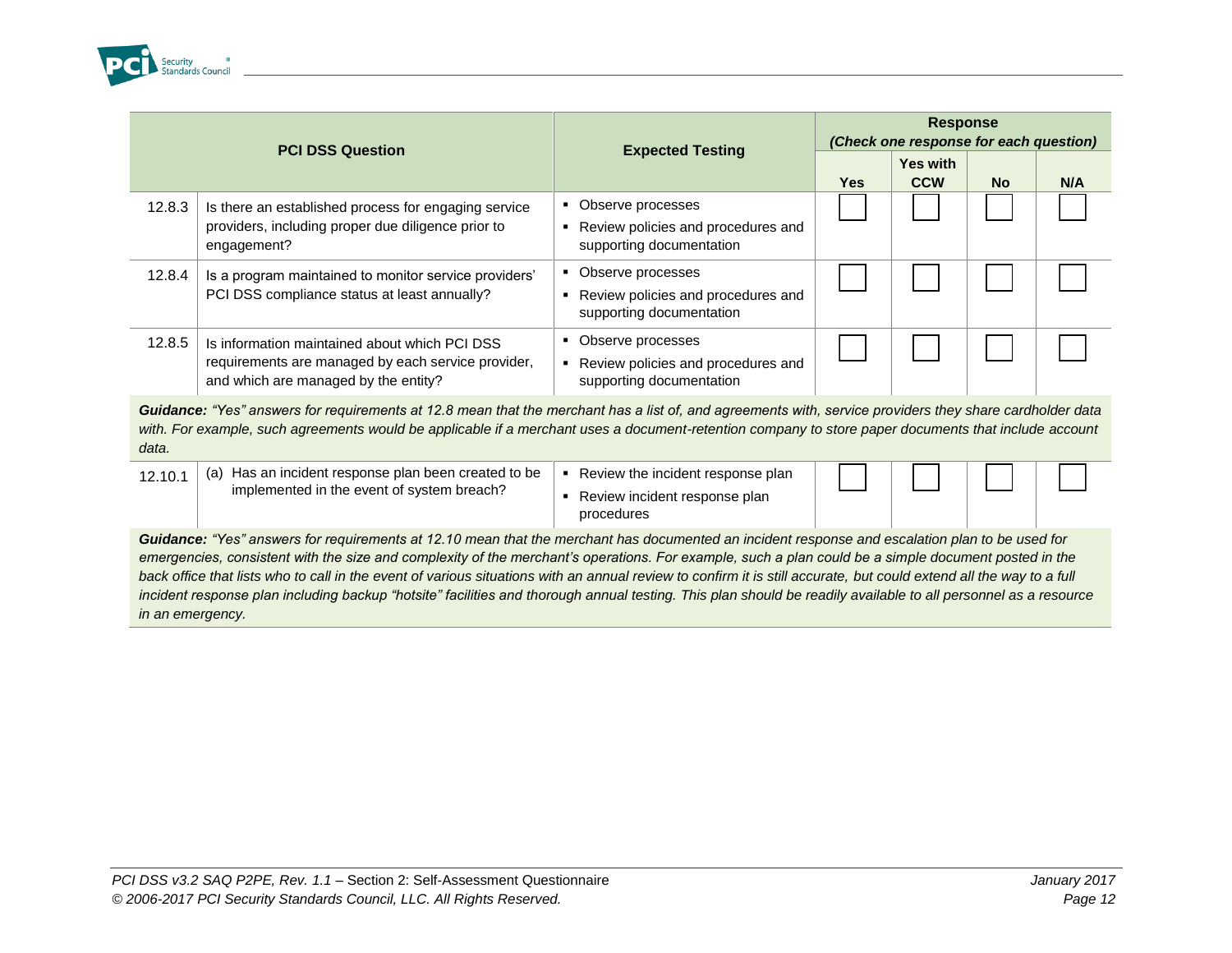

# **Appendix A: Additional PCI DSS Requirements**

### *Appendix A1: Additional PCI DSS Requirements for Shared Hosting Providers*

This appendix is not used for merchant assessments.

### *Appendix A2: Additional PCI DSS Requirements for Entities using SSL/early TLS*

This appendix is not used for SAQ P2PE merchant assessments

### *Appendix A3: Designated Entities Supplemental Validation (DESV)*

This Appendix applies only to entities designated by a payment brand(s) or acquirer as requiring additional validation of existing PCI DSS requirements. Entities required to validate to this Appendix should use the DESV Supplemental Reporting Template and Supplemental Attestation of Compliance for reporting, and consult with the applicable payment brand and/or acquirer for submission procedures.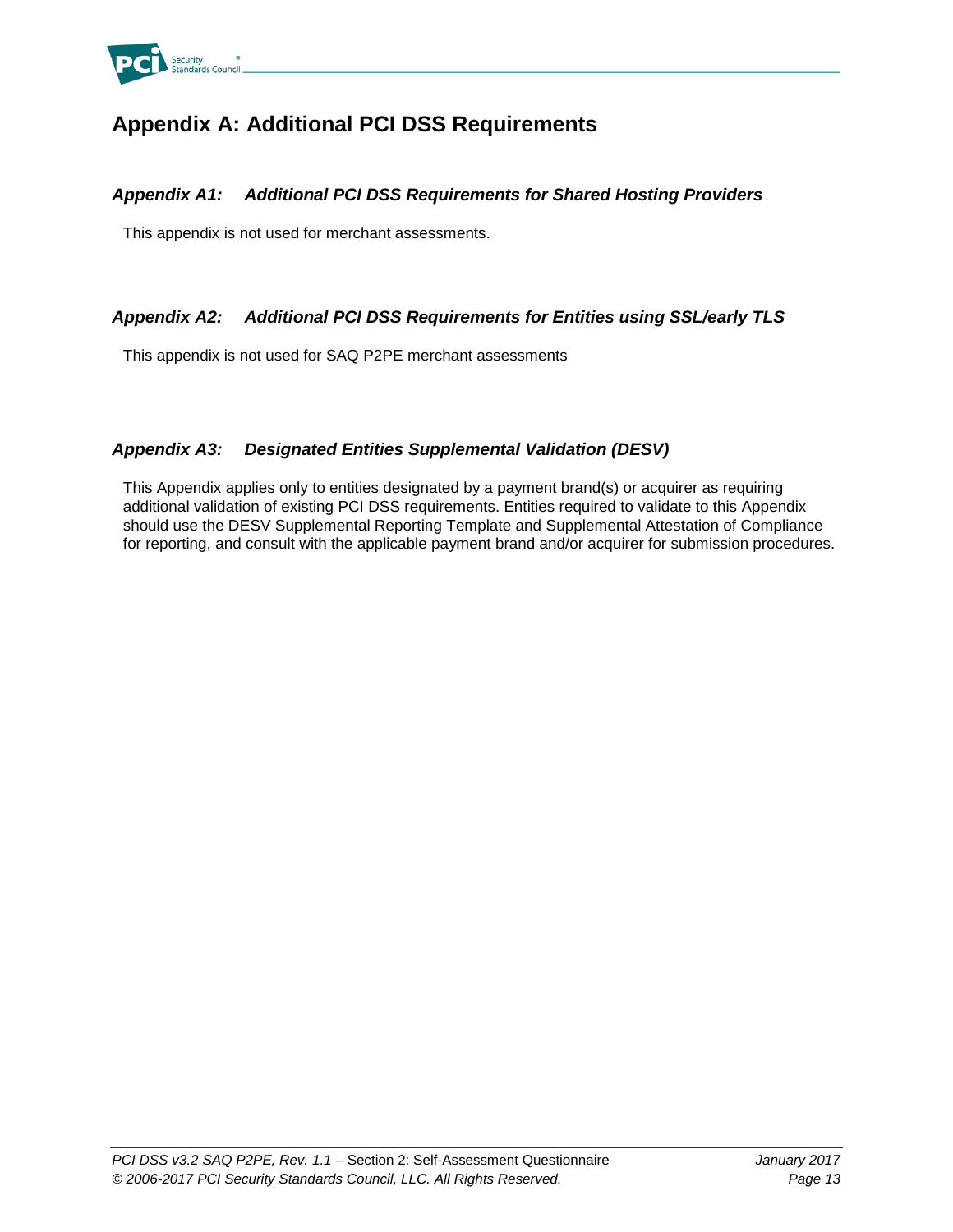

# **Appendix B: Compensating Controls Worksheet**

*Use this worksheet to define compensating controls for any requirement where "YES with CCW" was checked.*

*Note: Only companies that have undertaken a risk analysis and have legitimate technological or documented business constraints can consider the use of compensating controls to achieve compliance.*

*Refer to Appendices B, C, and D of PCI DSS for information about compensating controls and guidance on how to complete this worksheet.*

#### **Requirement Number and Definition:**

|    |                                                         | <b>Information Required</b>                                                                                                                   | <b>Explanation</b> |
|----|---------------------------------------------------------|-----------------------------------------------------------------------------------------------------------------------------------------------|--------------------|
|    | <b>Constraints</b>                                      | List constraints precluding compliance<br>with the original requirement.                                                                      |                    |
| 2. | Objective                                               | Define the objective of the original<br>control; identify the objective met by<br>the compensating control.                                   |                    |
| 3. | <b>Identified Risk</b>                                  | Identify any additional risk posed by the<br>lack of the original control.                                                                    |                    |
| 4. | Definition of<br>Compensating<br><b>Controls</b>        | Define the compensating controls and<br>explain how they address the<br>objectives of the original control and<br>the increased risk, if any. |                    |
| 5. | <b>Validation of</b><br>Compensating<br><b>Controls</b> | Define how the compensating controls<br>were validated and tested.                                                                            |                    |
| 6. | <b>Maintenance</b>                                      | Define process and controls in place to<br>maintain compensating controls.                                                                    |                    |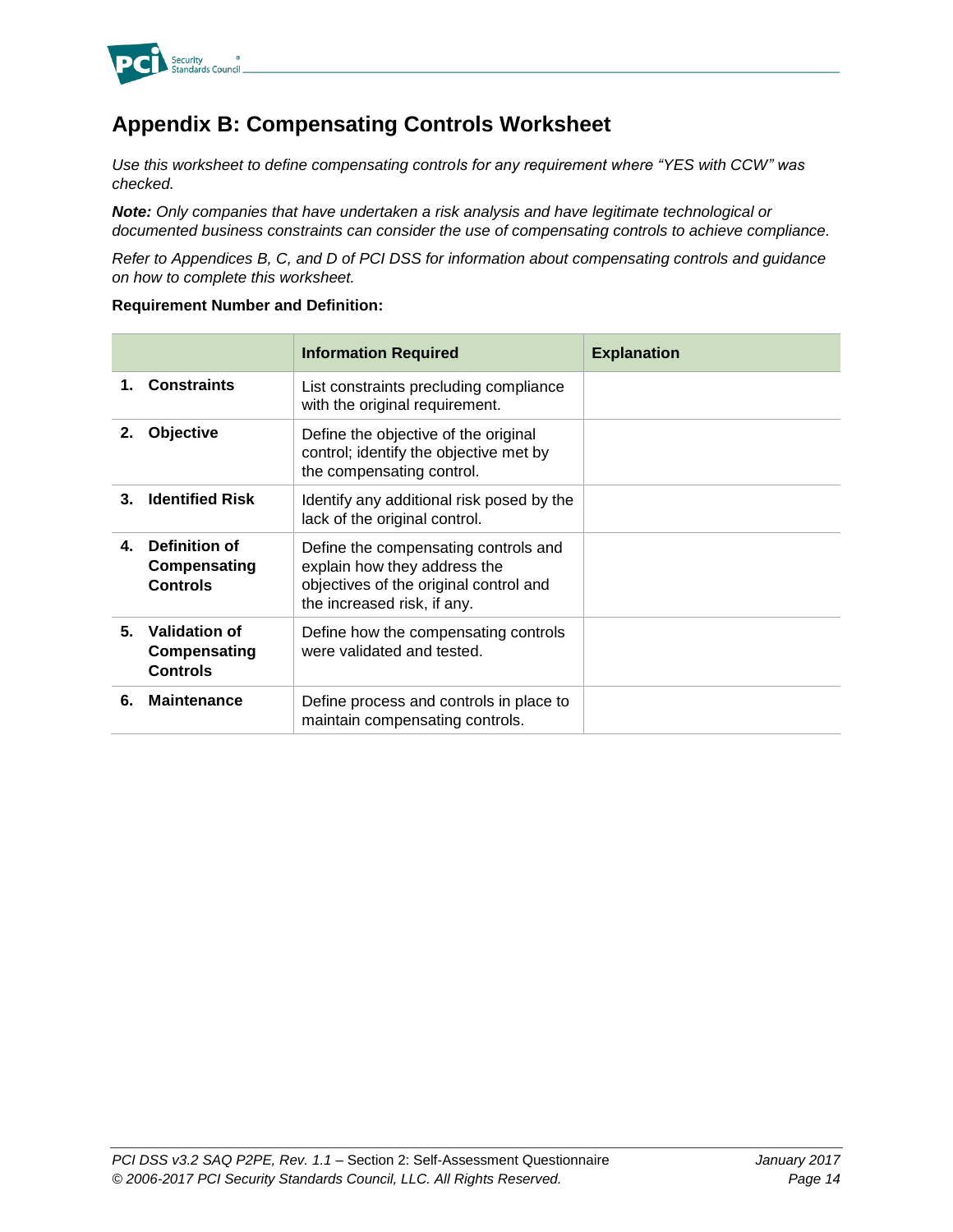

# **Appendix C: Explanation of Non-Applicability**

*If the "N/A" (Not Applicable) column was checked in the questionnaire, use this worksheet to explain why the related requirement is not applicable to your organization.*

| Requirement | <b>Reason Requirement is Not Applicable</b>             |  |
|-------------|---------------------------------------------------------|--|
| Example:    |                                                         |  |
| 12.8        | Cardholder data is never shared with service providers. |  |
|             |                                                         |  |
|             |                                                         |  |
|             |                                                         |  |
|             |                                                         |  |
|             |                                                         |  |
|             |                                                         |  |
|             |                                                         |  |
|             |                                                         |  |
|             |                                                         |  |
|             |                                                         |  |
|             |                                                         |  |
|             |                                                         |  |
|             |                                                         |  |
|             |                                                         |  |
|             |                                                         |  |
|             |                                                         |  |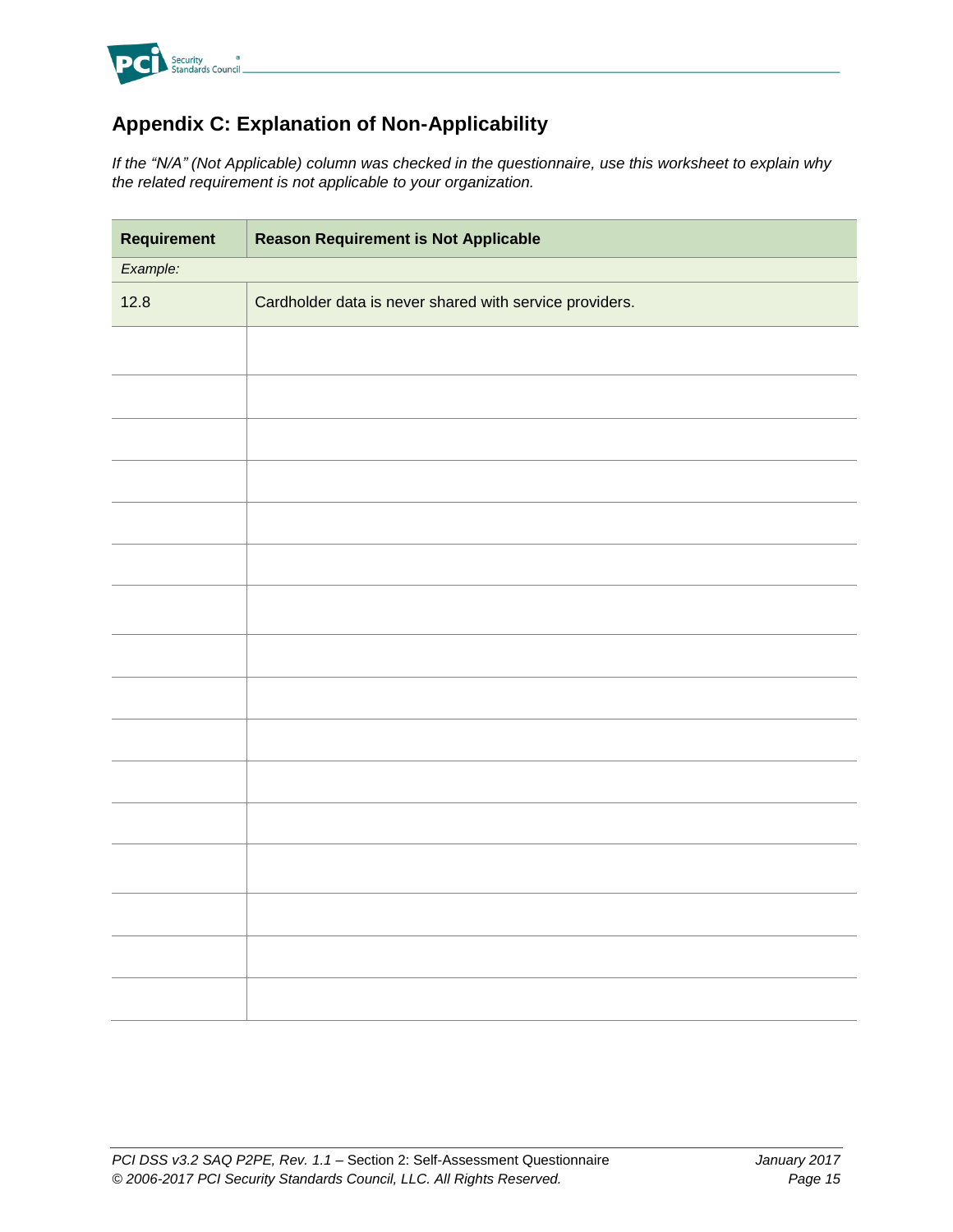

# **Section 3: Validation and Attestation Details**

### **Part 3. PCI DSS Validation**

#### **This AOC is based on results noted in SAQ P2PE (Section 2), dated** *(SAQ completion date).*

Based on the results documented in the SAQ P2PE noted above, the signatories identified in Parts 3b-3d, as applicable, assert(s) the following compliance status for the entity identified in Part 2 of this document *(check one):*

**Compliant:** All sections of the PCI DSS SAQ P2PE are complete, and all questions answered affirmatively, resulting in an overall **COMPLIANT** rating, thereby *(Merchant Company Name)* has demonstrated full compliance with the PCI DSS.

**Non-Compliant:** Not all sections of the PCI DSS SAQ P2PE are complete, or not all questions are answered affirmatively, resulting in an overall **NON-COMPLIANT** rating, thereby *(Merchant Company Name)* has not demonstrated full compliance with the PCI DSS.

**Target Date** for Compliance:

An entity submitting this form with a status of Non-Compliant may be required to complete the Action Plan in Part 4 of this document. *Check with your acquirer or the payment brand(s) before completing Part 4, since not all payment brands require this section.*

**Compliant but with Legal exception:** One or more requirements are marked "No" due to a legal restriction that prevents the requirement from being met. This option requires additional review from acquirer or payment brand.

*If checked, complete the following:*

| <b>Affected Requirement</b> | Details of how legal constraint prevents requirement being met |
|-----------------------------|----------------------------------------------------------------|
|                             |                                                                |
|                             |                                                                |

#### **Part 3a. Acknowledgement of Status**

#### **Signatory(s) confirms:**

**(***Check all that apply)*

г

PCI DSS Self-Assessment Questionnaire P2PE, Version *(version of SAQ)*, was completed according to the instructions therein. All information within the above-referenced SAQ and in this attestation fairly represents the results of my assessment.

I have read the PCI DSS and I recognize that I must maintain PCI DSS compliance, as applicable to my environment, at all times.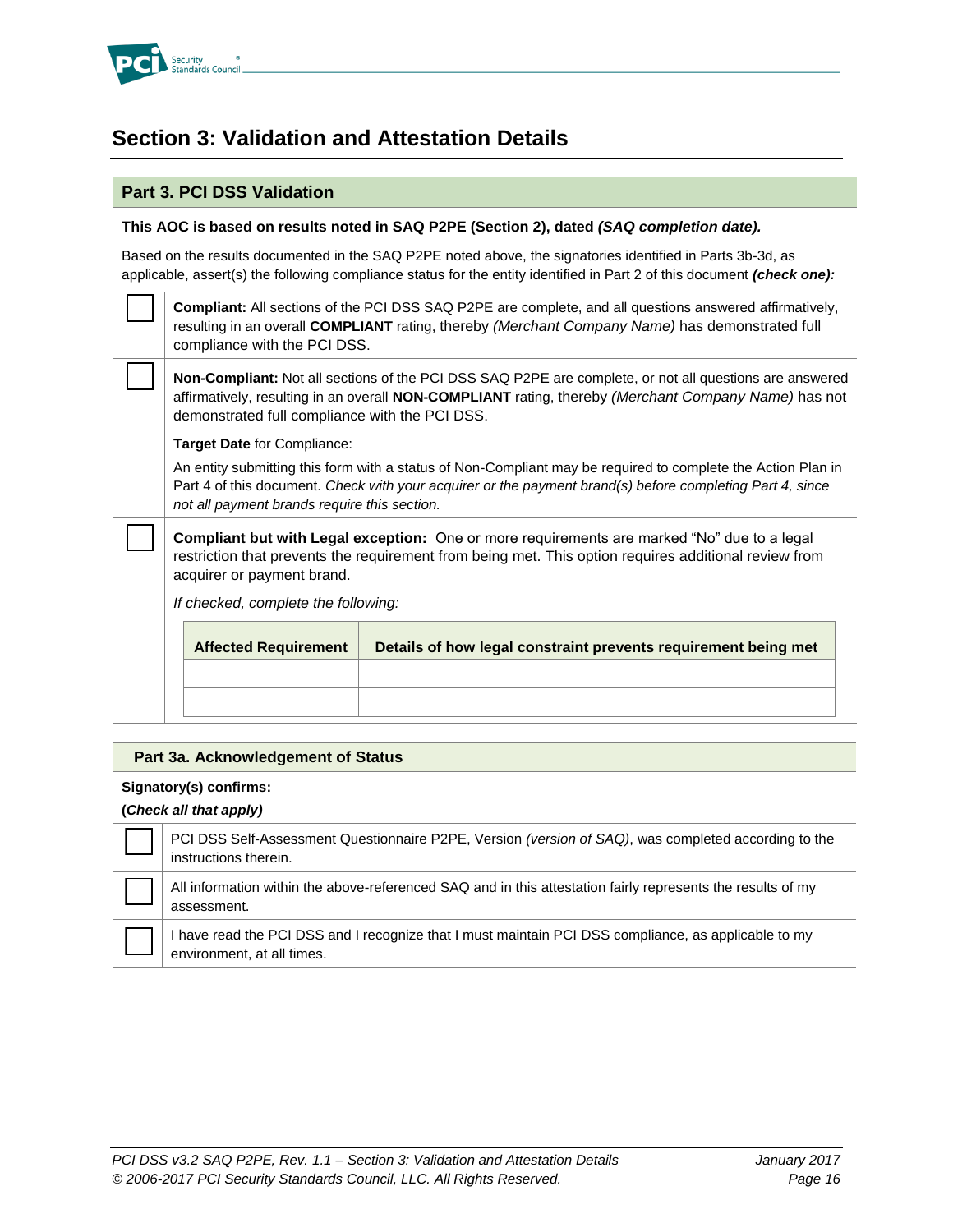

#### **Part 3a. Acknowledgement of Status** (continued)



l

If my environment changes, I recognize I must reassess my environment and implement any additional PCI DSS requirements that apply.

No evidence of, full track data<sup>1</sup>, CAV2, CVC2, CID, or CVV2 data<sup>2</sup>, or PIN data<sup>3</sup>) was found on ANY system reviewed during this assessment.

#### **Part 3b. Merchant Attestation**

| Signature of Merchant Executive Officer $\uparrow$ |  |
|----------------------------------------------------|--|
| Title.<br>Merchant Executive Officer Name:         |  |

#### **Part 3c. Qualified Security Assessor (QSA) Acknowledgement (if applicable)**

If a QSA was involved or assisted with this assessment, describe the role performed:

| Signature of Duly Authorized Officer of QSA Company $\uparrow$ | Date:        |
|----------------------------------------------------------------|--------------|
| Duly Authorized Officer Name:                                  | QSA Company: |

#### **Part 3d. Internal Security Assessor (ISA) Involvement (if applicable)**

If an ISA(s) was involved or assisted with this assessment, identify the ISA personnel and describe the role performed:

<sup>1</sup> Data encoded in the magnetic stripe or equivalent data on a chip used for authorization during a card-present transaction. Entities may not retain full magnetic-stripe data after transaction authorization. The only elements of track data that may be retained are account number, expiration date, and name.

 $2$  The three- or four-digit value printed on or to the right of the signature panel or on the face of a payment card used to verify card-not-present transactions.

<sup>&</sup>lt;sup>3</sup> Personal Identification Number entered by cardholder during a card-present transaction, and/or encrypted PIN block present within the transaction message.